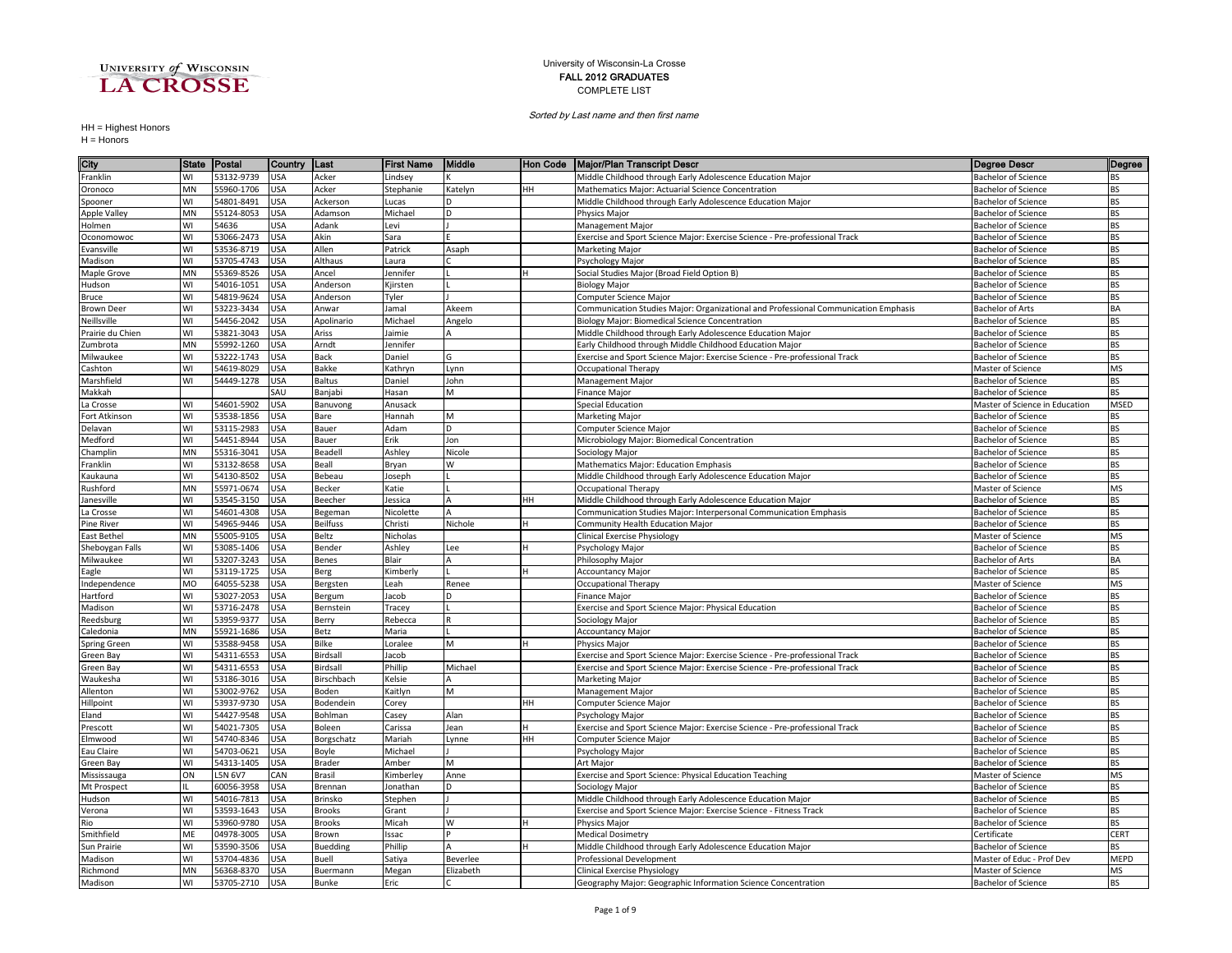| City                        | State    | Postal                   | Country                  | ∥Last               | <b>First Name</b>   | Middle      | <b>Hon Code</b> | <b>Major/Plan Transcript Descr</b>                                          | Degree Descr                                             | Degree      |
|-----------------------------|----------|--------------------------|--------------------------|---------------------|---------------------|-------------|-----------------|-----------------------------------------------------------------------------|----------------------------------------------------------|-------------|
| Saint Michael               | MN       | 55376-1039               | <b>USA</b>               | <b>Burchett</b>     | Anna                | Joyce       |                 | Psychology Major                                                            | <b>Bachelor of Science</b>                               | ВS          |
| New Berlin                  | W١       | 53146-5225               | USA                      | Burns               | Amanda              | N           | HН              | Early Childhood through Middle Childhood Education Major                    | <b>Bachelor of Science</b>                               | ВS          |
| La Crosse                   | WI       | 54603-2242               | USA                      | Burns               | Amy                 | Ranee       |                 | <b>Therapeutic Recreation</b>                                               | Master of Science                                        | MS          |
| Madison                     | WI       | 53711-2806               | USA                      | Bush                | Stephanie           | Jane        |                 | Professional Development                                                    | Master of Educ - Prof Dev                                | MEPD        |
| Tomah                       | WI       | 54660-1196               | JSA                      | Buswell             | Matthew             |             |                 | Management Major                                                            | <b>Bachelor of Science</b>                               | BS          |
| Sarona                      | WI       | 54870-9208               | JSA                      | Byrley              | Tammy               | Lynn        |                 | <b>Medical Dosimetry</b>                                                    | Certificate                                              | CERT        |
| Brookfield                  | WI<br>WI | 53045-1819               | <b>USA</b>               | Calawerts           | Jessica             |             |                 | Early Childhood through Middle Childhood Education Major                    | <b>Bachelor of Science</b>                               | BS          |
| Neenah<br>Albert Lea        | MN       | 54956-3539<br>56007-2034 | USA<br><b>USA</b>        | Campbell<br>Carlson | Paige<br>Barbara    | M<br>Lee    | HH              | Early Childhood through Middle Childhood Education Major<br>Sociology Major | <b>Bachelor of Science</b><br><b>Bachelor of Science</b> | BS<br>BS    |
| Sharon                      | WI       | 53585-9616               | USA                      | Carstensen          | Melissa             | Kay Ann     |                 | Psychology Major                                                            | <b>Bachelor of Science</b>                               | BS          |
| Brookfield                  | WI       | 53045-3861               | USA                      | Cavanaugh           | Laura               | M           |                 | Middle Childhood through Early Adolescence Education Major                  | <b>Bachelor of Science</b>                               | BS          |
| Franksville                 | WI       | 53126-9439               | USA                      | Chamberlain         | Casey               |             |                 | Biology Major: Biomedical Science Concentration                             | <b>Bachelor of Science</b>                               | BS          |
| Delafield                   | WI       | 53018-3524               | JSA                      | Chaneske            | Samantha            | Marie       |                 | Psychology Major                                                            | Bachelor of Science                                      | ВS          |
| Onalaska                    | WI       | 54650-2517               | USA                      | Chang               | Kalia               |             |                 | Finance Major                                                               | <b>Bachelor of Science</b>                               | BS          |
| Onalaska                    | WI       | 54650-2517               | <b>USA</b>               | Chang               | Pao                 |             |                 | <b>Information Systems Major</b>                                            | <b>Bachelor of Science</b>                               | <b>BS</b>   |
| Guangzhou City              | 44       | 510630                   | CHN                      | Chen                | Chusheng            |             |                 | Master of Business Administration                                           | Master of Business Admin                                 | MBA         |
| Arkdale                     | WI       | 54613-2200               | USA                      | Chetney             | Michael             |             |                 | Marketing Major                                                             | <b>Bachelor of Science</b>                               | BS          |
| Grafton                     | WI       | 53024-1118               | <b>USA</b>               | Chin                | Brian               | M           |                 | Marketing Major                                                             | <b>Bachelor of Science</b>                               | BS          |
| Appleton                    | WI       | 54915-4013               | USA                      | Choudoir            | Cassandra           | Cuba Diane  |                 | <b>Therapeutic Recreation</b>                                               | Master of Science                                        | MS          |
| akeville.                   | MN       | 55044-7251               | JSA                      | Christ              | Ashley              | D           |                 | Psychology Major                                                            | <b>Bachelor of Science</b>                               | ВS          |
| Athens<br>Port Edwards      | OH<br>WI | 45701-2665<br>54469-1020 | JSA<br>USA               | Christen<br>Clark   | Joshua<br>Joanne    | M           |                 | Clinical Exercise Physiology<br>Art Education Major                         | Master of Science<br><b>Bachelor of Science</b>          | MS<br>BS    |
| Waukesha                    | WI       | 53188-2370               | <b>USA</b>               | Clouse              | Jennifer            |             |                 | Exercise and Sport Science: Physical Education Teaching                     | Master of Science                                        | MS          |
| Bloomingdale                |          | 60108-1701               | USA                      | Coleman             | Carolyn             | A           |                 | <b>Biology Major</b>                                                        | <b>Bachelor of Science</b>                               | BS          |
| Janesville                  | MN       | 56048-9366               | <b>USA</b>               | Conlon              | Krista              |             |                 | Middle Childhood through Early Adolescence Education Major                  | <b>Bachelor of Science</b>                               | BS          |
| Westby                      | WI       | 54667-9354               | USA                      | Constalie           | Kate                | Elizabeth   |                 | Public Administration Major                                                 | <b>Bachelor of Science</b>                               | BS          |
| Spring Green                | WI       | 53588                    | USA                      | Conway              | Hana                |             | HH              | Community Health Education Major                                            | <b>Bachelor of Science</b>                               | ВS          |
| Lake Geneva                 | WI       | 53147-3585               | <b>USA</b>               | Cook                | Cara                |             |                 | Theatre Arts Major: Stage Management Emphasis                               | <b>Bachelor of Arts</b>                                  | BA          |
| Ripon                       | WI       | 54971-9437               | USA                      | Cook                | Morgan              |             |                 | Therapeutic Recreation Major                                                | <b>Bachelor of Science</b>                               | ВS          |
| Madison                     | WI       | 53714-2912               | JSA                      | Counselman          | Brian               | Daniel      |                 | Professional Development                                                    | Master of Educ - Prof Dev                                | <b>MEPD</b> |
| North Mankato               | MN       | 56003-3435               | USA                      | Croswell            | Samantha            |             |                 | <b>Accountancy Major</b>                                                    | <b>Bachelor of Science</b>                               | BS          |
| <b>Maiden Rock</b>          | WI       | 54750-8211               | <b>USA</b>               | Cuddy               | Joseph              |             |                 | Philosophy Major                                                            | <b>Bachelor of Science</b>                               | BS          |
| La Crosse                   | WI       | 54601-2913               | USA                      | Cummings            | Eric                | Randal      |                 | Professional Development                                                    | Master of Educ - Prof Dev                                | MEPD        |
| Park City                   | UT<br>WI | 84068-0787               | USA                      | Curry               | Timothy             | Hudson<br>M |                 | Clinical Exercise Physiology                                                | Master of Science<br><b>Bachelor of Science</b>          | ΜS<br>BS    |
| Menomonee Falls<br>Yangzhou | 32       | 53051-0923               | USA<br>CHN               | Daanen<br>Dai       | Danielle<br>Jing    |             |                 | Finance Major<br>Computer Science Major                                     | <b>Bachelor of Science</b>                               | BS          |
| Oconomowoc                  | WI       | 53066-8920               | USA                      | Davy                | Matthew             |             |                 | Sociology Major                                                             | Bachelor of Science                                      | BS          |
| Lisle                       |          | 60532-2963               | JSA                      | de Leon             | Anna                |             |                 | Medical Dosimetry                                                           | Certificate                                              | CERT        |
| Chetek                      | WI       | 54728-8946               | JSA                      | Decook              | Kate                | M           |                 | Marketing Major                                                             | <b>Bachelor of Science</b>                               | BS          |
| Waupun                      | WI       | 53963-1211               | <b>JSA</b>               | Deich               | Dylan               | A           |                 | Marketing Major                                                             | <b>Bachelor of Science</b>                               | BS          |
| Medford                     | WI       | 54451-9403               | JSA                      | Deml                | Michael             | James       | HH              | French Major                                                                | <b>Bachelor of Arts</b>                                  | BA          |
| Mishicot                    | WI       | 54228-9776               | USA                      | Depas               | Brandon             | N.          |                 | Management Major                                                            | <b>Bachelor of Science</b>                               | BS          |
| Elk Mound                   | WI       | 54739-9357               | USA                      | Derusha             | Nicole              | M           |                 | Early Childhood through Middle Childhood Education Major                    | Bachelor of Science                                      | BS          |
| a Crosse                    | WI       | 54601-3521               | USA                      | <b>DeVilbiss</b>    | Stephen             | Edward      |                 | Biology Major: Environmental Science Concentration                          | Bachelor of Science                                      | BS          |
| <b>Fall Creek</b>           | WI       | 54742-9340               | USA                      | Dewitz              | Jesse               | Anthony     |                 | Management Major                                                            | Bachelor of Science                                      | ВS          |
| Madison                     | WI<br>WI | 53705-1923               | JSA                      | Dietsche            | Laura               | Suzanne     |                 | Occupational Therapy                                                        | Master of Science                                        | MS          |
| Stoughton<br>New Berlin     | WI       | 53589-3929<br>53146-1625 | USA<br><b>USA</b>        | Dillard<br>Dillett  | Abigail<br>Roseanne | M           |                 | Psychology Major<br>Psychology Major                                        | <b>Bachelor of Science</b><br><b>Bachelor of Arts</b>    | ВS<br>BA    |
| beijing                     | 11       | 100036                   | CHN                      | Ding                | Yi                  |             |                 | Finance Major                                                               | <b>Bachelor of Science</b>                               | BS          |
| Franklin                    | WI       | 53132-1323               | USA                      | Dobbs               | Matthew             |             |                 | <b>Biochemistry Major</b>                                                   | <b>Bachelor of Science</b>                               | <b>BS</b>   |
| Elk Mound                   | WI       | 54739-9033               | USA                      | Dombrowski          | Lindsey             | Patricia    |                 | Professional Development                                                    | Master of Educ - Prof Dev                                | MEPD        |
| De Pere                     | WI       | 54115-1828               | USA                      | Donaldson           | Tristan             |             |                 | Art Major                                                                   | Bachelor of Science                                      | ВS          |
| Wauwatosa                   | WI       | 53226-3659               | USA                      | Donovan             | Callan              |             |                 | Sociology Major                                                             | <b>Bachelor of Science</b>                               | BS          |
| Oregon                      | WI       | 53575-3631               | USA                      | Donovan             | Christy             | Ann         |                 | Professional Development                                                    | Master of Educ - Prof Dev                                | MEPD        |
| West Bend                   | WI       | 53095-4536               | USA                      | Dorrance            | Michael             |             | HH              | nternational Business Major                                                 | <b>Bachelor of Science</b>                               | BS          |
| West Bend                   | WI       | 53095-3251               | USA                      | Dorzok              | Sarah               |             |                 | Management Major                                                            | Bachelor of Science                                      | ВS          |
| Rochester                   | MN       | 55902-3850               | <b>USA</b>               | Dow                 | Marlena             |             |                 | Psychology Major                                                            | <b>Bachelor of Arts</b>                                  | BA          |
| Waunakee                    | WI<br>WI | 53597-9101               | <b>USA</b>               | Dremsa              | Scott               | Matthew     |                 | Occupational Therapy                                                        | Master of Science<br><b>Bachelor of Science</b>          | MS<br>BS    |
| Oneida<br>Bowler            | WI       | 54155-8644<br>54416-9527 | <b>USA</b><br><b>USA</b> | Dudzik<br>Dumke     | Zachary<br>Michael  |             |                 | Marketing Major<br><b>Accountancy Major</b>                                 | <b>Bachelor of Science</b>                               | BS          |
| Wauzeka                     | WI       | 53826-9670               | USA                      | Dums                | Benjamin            |             |                 | Professional Development                                                    | Master of Educ - Prof Dev                                | MEPD        |
| Monona                      | WI       | 53716-1033               | JSA                      | Dux                 | Signe               |             |                 | <b>Medical Dosimetry</b>                                                    | Certificate                                              | CERT        |
| Morehead                    | KY       | 40351-2044               | JSA                      | Ebeling             | Casey               | Elizabeth   |                 | Exercise and Sport Science: Physical Education Teaching                     | Master of Science                                        | ΜS          |
| Weyauwega                   | WI       | 54983-8754               | USA                      | Ebert               | Michael             |             |                 | Finance Major                                                               | <b>Bachelor of Science</b>                               | BS          |
| Franksville                 | W١       | 53126-9333               | USA                      | Edgerle             | Trey                | D           |                 | <b>Finance Major</b>                                                        | <b>Bachelor of Science</b>                               | BS          |
| Hinckley                    | MN       | 55037-0372               | USA                      | Edgerton            | Shae                | Marie       |                 | Sociology Major                                                             | <b>Bachelor of Science</b>                               | BS          |
| Holmen                      | WI       | 54636-9038               | <b>USA</b>               | Eisermann           | Miranda             | Lynn        |                 | Professional Development                                                    | Master of Educ - Prof Dev                                | MEPD        |
| <b>Lyndon Station</b>       | W١       | 53944-9500               | <b>USA</b>               | Elftmann            | Kayla               | Marie       |                 | Management Major                                                            | <b>Bachelor of Science</b>                               | BS          |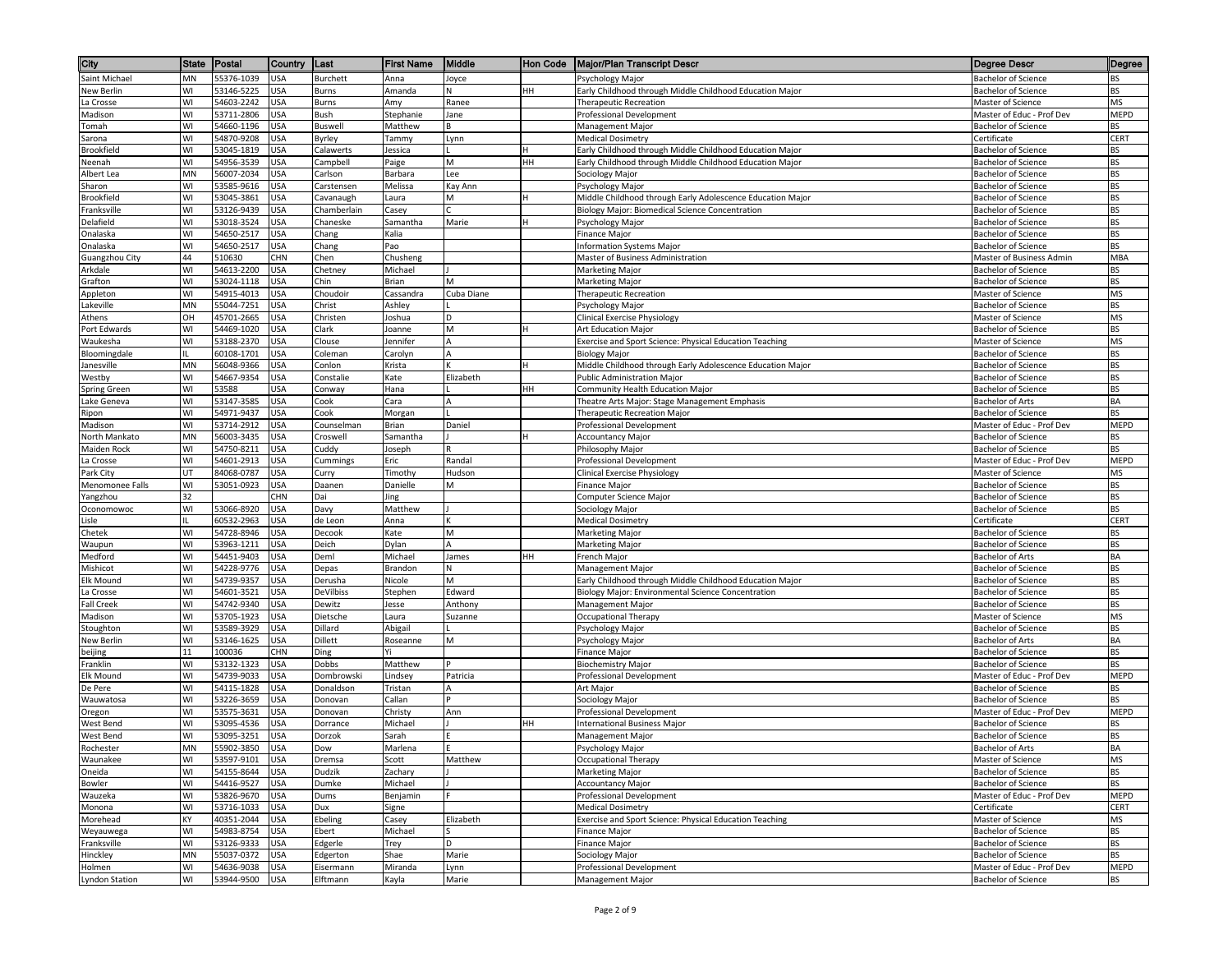| City                       | <b>State</b> | Postal                   | Country                  | ∥Last                    | <b>First Name</b>  | Middle    | ∥Hon Code | <b>Major/Plan Transcript Descr</b>                                                                                              | <b>Degree Descr</b>                                      | Degree                 |
|----------------------------|--------------|--------------------------|--------------------------|--------------------------|--------------------|-----------|-----------|---------------------------------------------------------------------------------------------------------------------------------|----------------------------------------------------------|------------------------|
| Madison                    | WI           | 53711-2620               | <b>USA</b>               | Ellingson                | Danielle           | Rose      |           | Exercise and Sport Science Major: Exercise Science - Pre-professional Track                                                     | <b>Bachelor of Science</b>                               | BS                     |
| Madison                    | WI           | 53711-1318               | <b>USA</b>               | Emmert                   | Kyle               |           | HН        | Early Childhood through Middle Childhood Education Major                                                                        | <b>Bachelor of Science</b>                               | BS                     |
| Marshall                   | WI           | 53559                    | <b>USA</b>               | Engels                   | Emily              |           |           | Finance Major                                                                                                                   | <b>Bachelor of Science</b>                               | <b>BS</b>              |
| Colfax                     | <b>ND</b>    | 58018-9637               | <b>USA</b>               | Erbes                    | Dustin             |           |           | Clinical Exercise Physiology                                                                                                    | Master of Science                                        | MS                     |
| Alma Center                | WI           | 54611-9764               | USA                      | Ericksmoen               | Jordin             | Lea       |           | Psychology Major                                                                                                                | Bachelor of Science                                      | <b>BS</b>              |
| Ashland                    | WI           | 54806-1186               | USA                      | Erickson                 | Bonnie             |           | HН        | Community Health Education Major                                                                                                | <b>Bachelor of Science</b>                               | BS                     |
| Pleasant Prairie           | WI           | 53158-2107               | USA                      | Ewens                    | Ashley             |           |           | Community Health Education Major                                                                                                | <b>Bachelor of Science</b>                               | <b>BS</b>              |
| Onalaska<br>De Pere        | WI<br>WI     | 54650-3353<br>54115-3729 | <b>USA</b><br>USA        | Fabian<br>Fameree        | Susan<br>Alexander | Grace     |           | Women's Studies Major<br>Microbiology Major: Biomedical Concentration                                                           | <b>Bachelor of Science</b><br><b>Bachelor of Science</b> | BS<br>BS               |
| Evansville                 | WI           | 53536-1304               | <b>USA</b>               | Fanning                  | Matthew            | R         |           | Political Science Major                                                                                                         | <b>Bachelor of Science</b>                               | <b>BS</b>              |
| Mount Horeb                | WI           | 53572-2213               | <b>USA</b>               | Fargo                    | Ben                |           |           | <b>Accountancy Major</b>                                                                                                        | <b>Bachelor of Science</b>                               | <b>BS</b>              |
| New Berlin                 | WI           | 53151-5326               | <b>USA</b>               | Farrington               | Kristin            | Ann       |           | <b>Occupational Therapy</b>                                                                                                     | Master of Science                                        | MS                     |
| La Crosse                  | WI           | 54601-4540               | USA                      | Feeny                    | Kathryn            |           |           | Sociology Major                                                                                                                 | <b>Bachelor of Science</b>                               | BS                     |
| Lincolnshire               |              | 60069-2501               | USA                      | Fei                      | Jianfei            |           |           | <b>Finance Major</b>                                                                                                            | <b>Bachelor of Science</b>                               | <b>BS</b>              |
| Menomonie                  | WI           | 54751-2325               | USA                      | Fekete                   | Nathan             |           |           | Recreation Management Major                                                                                                     | Bachelor of Science                                      | BS                     |
| La Crosse                  | WI           | 54601-6708               | USA                      | Felix                    | Michael            | Raymond   |           | <b>Accountancy Major</b>                                                                                                        | <b>Bachelor of Science</b>                               | <b>BS</b>              |
| Winona                     | MN           | 55987-3869               | USA                      | Fellman                  | Sara               | Jean      |           | Professional Development                                                                                                        | Master of Educ - Prof Dev                                | MEPD                   |
| Mc Farland                 | WI           | 53558-8901               | USA                      | Fendry                   | Mark               | А         |           | Philosophy Major                                                                                                                | <b>Bachelor of Science</b>                               | BS                     |
| Chippewa Falls             | WI           | 54729-6764               | USA                      | Fields                   | Jacob              | Andrew    |           | Professional Development                                                                                                        | Master of Educ - Prof Dev                                | MEPD                   |
| Prairie du Sac             | WI           | 53578-9613               | <b>USA</b>               | Fiene                    | Zachary            | Ryan      | HН        | Finance Major                                                                                                                   | <b>Bachelor of Science</b>                               | BS                     |
| Mosinee<br>Madison         | WI<br>WI     | 54455-1115<br>53704-1044 | USA<br><b>USA</b>        | Filtz<br>Finger          | Ryan<br>Kip        | Benjamin  |           | <b>Accountancy Major</b>                                                                                                        | Bachelor of Science<br><b>Bachelor of Science</b>        | <b>BS</b><br>BS        |
| Mosinee                    | WI           | 54455-8681               | USA                      | Fochs                    | Amber              |           |           | Sociology Major<br>Marketing Major                                                                                              | <b>Bachelor of Science</b>                               | <b>BS</b>              |
| Maple Grove                | MN           | 55311-1131               | USA                      | Foggia                   | Janine             | M         | HН        | Community Health Education Major                                                                                                | Bachelor of Science                                      | BS                     |
| Marshfield                 | WI           | 54449-8432               | USA                      | Follen                   | Christopher        |           |           | <b>Accountancy Major</b>                                                                                                        | <b>Bachelor of Science</b>                               | <b>BS</b>              |
| <b>Hales Corners</b>       | WI           | 53130-2309               | USA                      | Forecki                  | Amy                |           |           | Social Studies Major (Broad Field Option B)                                                                                     | <b>Bachelor of Science</b>                               | BS                     |
| Chippewa Falls             | WI           | 54729-5855               | USA                      | Forster                  | Alexandra          | M         |           | <b>Marketing Major</b>                                                                                                          | <b>Bachelor of Science</b>                               | BS                     |
| Wales                      | WI           | 53183-9772               | USA                      | Fowler                   | Alison             | Kate      |           | Occupational Therapy                                                                                                            | Master of Science                                        | MS                     |
| Evansville                 | WI           | 53536-1316               | USA                      | Frain                    | Jessica            | Susan     |           | Sociology Major                                                                                                                 | <b>Bachelor of Arts</b>                                  | BA                     |
| Waukesha                   | WI           | 53188-2330               | USA                      | Francione                | David              |           |           | Communication Studies Major: Organizational and Professional Communication Emphasis                                             | <b>Bachelor of Science</b>                               | <b>BS</b>              |
| Henrico                    | VA           | 23228-6807               | USA                      | Francis                  | Louise             |           |           | <b>Medical Dosimetry</b>                                                                                                        | Master of Science                                        | MS                     |
| New Richmond               | WI           | 54017-7302               | USA                      | Frank                    | Madeline           | M         |           | Communication Studies Major: Organizational and Professional Communication Emphasis                                             | Bachelor of Arts                                         | BA                     |
| La Crosse                  | WI           | 54601-7547               | <b>USA</b>               | Frankki                  | Susan              | M         |           | <b>Mathematics Major</b>                                                                                                        | <b>Bachelor of Science</b>                               | BS                     |
| Glenwood City              | WI           | 54013-4343               | USA                      | Frieburg                 | Jenna              | Ann       |           | Women's Studies Major                                                                                                           | <b>Bachelor of Science</b>                               | BS                     |
| Cadott                     | WI<br>WI     | 54727-4717<br>53094-5421 | <b>USA</b><br><b>USA</b> | Froelich<br>Fuller       | Paul<br>Veronica   | A<br>Erin |           | Early Childhood through Middle Childhood Education Major                                                                        | Bachelor of Science<br><b>Bachelor of Science</b>        | <b>BS</b><br><b>BS</b> |
| Watertown<br>Spooner       | WI           | 54801-1743               | <b>USA</b>               | Gallagher                | Cole               | Edward    |           | <b>Biology Major</b><br>Communication Studies Major: Broadcast and Digital Media Emphasis                                       | <b>Bachelor of Science</b>                               | <b>BS</b>              |
| Waukesha                   | WI           | 53188-3140               | USA                      | Gallagher                | Dennis             |           |           | Social Studies Major (Broad Field Option B)                                                                                     | <b>Bachelor of Science</b>                               | ВS                     |
| Cuba City                  | WI           | 53807-1076               | USA                      | Ganter                   | Frederick          |           |           | General Science (Broadfield) Major                                                                                              | <b>Bachelor of Science</b>                               | BS                     |
| Madison                    | WI           | 53719-4422               | USA                      | Garcia                   | Justin             | M         |           | <b>Finance Major</b>                                                                                                            | <b>Bachelor of Science</b>                               | <b>BS</b>              |
| Stoddard                   | WI           | 54658-9052               | USA                      | Gardner                  | Marcia             | Kay       |           | Professional Development                                                                                                        | Master of Educ - Prof Dev                                | MEPD                   |
| North Saint Paul           | <b>MN</b>    | 55109-1853               | USA                      | Garvey                   | Laura              |           |           | Management Major                                                                                                                | <b>Bachelor of Science</b>                               | <b>BS</b>              |
| Verona                     | WI           | 53593-9589               | USA                      | Geier                    | Krista             |           |           | Professional Development                                                                                                        | Master of Educ - Prof Dev                                | MEPD                   |
| Fond du Lac                | WI           | 54935-9711               | <b>USA</b>               | Geisthardt               | Rebecca            |           |           | <b>Biology Major</b>                                                                                                            | <b>Bachelor of Science</b>                               | BS                     |
| De Forest                  | WI           | 53532-3219               | <b>USA</b>               | Gilbertson               | Nikki              | М         |           | Sociology Major                                                                                                                 | <b>Bachelor of Science</b>                               | BS                     |
| Monona                     | WI           | 53716-3504               | USA                      | Gill                     | Angela             | M         |           | Biology Major: Biomedical Science Concentration                                                                                 | <b>Bachelor of Science</b>                               | <b>BS</b>              |
| West Allis<br>New Holstein | WI<br>WI     | 53214-2142<br>53061-9523 | USA<br>USA               | Glapa<br>Glewen          | Megan<br>Daniel    | M         |           | Biology Major: Biomedical Science Concentration<br>Exercise and Sport Science Major: Physical Education                         | <b>Bachelor of Science</b><br><b>Bachelor of Science</b> | BS<br><b>BS</b>        |
| Trempealeau                | WI           | 54661-9258               | USA                      | Glick                    | Katrina            | Janelle   |           | Professional Development                                                                                                        | Master of Educ - Prof Dev                                | MEPD                   |
| Waukesha                   | WI           | 53188-5203               | USA                      | Gosa                     | Evan               |           |           | Middle Childhood through Early Adolescence Education Major                                                                      | <b>Bachelor of Science</b>                               | <b>BS</b>              |
| Rochester                  | <b>MN</b>    | 55904-4933               | USA                      | Grant                    | Sarah              |           |           | <b>Mathematics Major</b>                                                                                                        | <b>Bachelor of Science</b>                               | BS                     |
| Janesville                 | WI           | 53546-9698               | USA                      | Groeschl                 | Katherine          |           |           | Exercise and Sport Science Major: Physical Education                                                                            | <b>Bachelor of Science</b>                               | BS                     |
| Chilton                    | WI           | 53014-9493               | USA                      | Groeschl                 | Zachary            |           |           | Information Systems Major                                                                                                       | <b>Bachelor of Science</b>                               | <b>BS</b>              |
| Oregon                     | WI           | 53575-1202               | <b>USA</b>               | Groves                   | Kelsea             |           |           | Sociology Major                                                                                                                 | Bachelor of Arts                                         | BA                     |
| La Crosse                  | WI           | 54601-5236               | USA                      | Guepfer                  | Kyle               |           | HН        | English Major                                                                                                                   | <b>Bachelor of Science</b>                               | BS                     |
| Wautoma                    | WI           | 54982-8479               | <b>USA</b>               | Gunderson                | Katie              | M         |           | <b>Biology Major</b>                                                                                                            | <b>Bachelor of Science</b>                               | BS                     |
| <b>New Berlin</b>          | WI           | 53151-6974               | <b>USA</b>               | Gustafson                | Carli              |           |           | <b>Finance Major</b>                                                                                                            | <b>Bachelor of Science</b>                               | <b>BS</b>              |
| Savage                     | MN           | 55378-2712 USA           |                          | Gustafson                | Rebekka            |           |           | <b>Accountancy Major</b>                                                                                                        | <b>Bachelor of Science</b>                               | BS                     |
| Norwalk                    | WI<br>WI     | 54648-8064<br>53035-9658 | <b>USA</b>               | Gustin<br>Gutschenritter | Sara<br>Hannah     |           |           | Early Childhood through Middle Childhood Education Major<br>Social Studies Major (Broad Field Option B)                         | <b>Bachelor of Science</b><br><b>Bachelor of Science</b> | BS<br><b>BS</b>        |
| Iron Ridge                 |              | 54484                    | USA                      |                          |                    |           |           |                                                                                                                                 |                                                          | BS                     |
| Stratford<br>Eagan         | WI<br>MN     | 55123-2150               | <b>USA</b><br><b>USA</b> | Haffenbredl<br>Hager     | Joshua<br>Heidi    | $\Delta$  |           | Communication Studies Major: Interpersonal Communication Emphasis<br>Middle Childhood through Early Adolescence Education Major | Bachelor of Science<br><b>Bachelor of Science</b>        | BS                     |
| Pocahontas                 | IA           | 50574-1609               | <b>USA</b>               | Hallman                  | Julie              | Ann       |           | Student Affairs Administration in Higher Education                                                                              | Master of Science in Education                           | MSED                   |
| West Salem                 | WI           | 54669-9298               | USA                      | Halverson                | Jon                | Mark      |           | Professional Development                                                                                                        | Master of Educ - Prof Dev                                | MEPD                   |
| Princeton                  | MN           | 55371-6424               | USA                      | Halverson                | Kyra               | Lou       |           | Psychology Major                                                                                                                | <b>Bachelor of Science</b>                               | BS                     |
| Annandale                  | VA           | 22003-5068               | <b>USA</b>               | Han                      | Joon               | Joshua    |           | <b>Medical Dosimetry</b>                                                                                                        | Certificate                                              | <b>CERT</b>            |
| West Salem                 | WI           | 54669-9245               | <b>USA</b>               | Hansen                   | Erin               | Heather   |           | Professional Development                                                                                                        | Master of Educ - Prof Dev                                | MEPD                   |
| Fall Creek                 | WI           | 54742-4022               | <b>USA</b>               | Hanson                   | Jacob              | A         |           | Social Studies Major (Broad Field Option B)                                                                                     | <b>Bachelor of Science</b>                               | BS                     |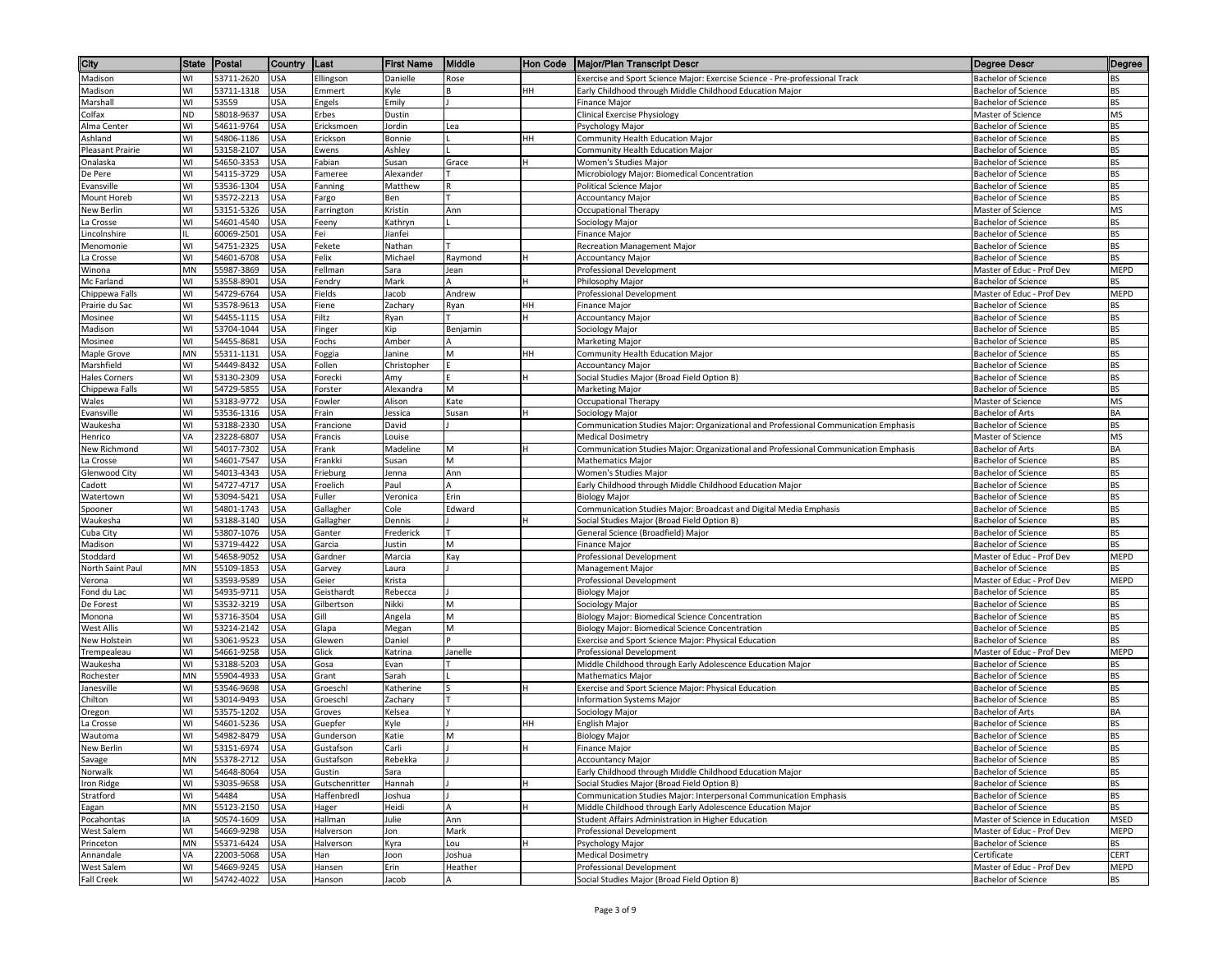| City                                       | <b>State</b> | Postal                   | Country                  | ∥Last             | <b>First Name</b> | Middle     | Hon Code | <b>Major/Plan Transcript Descr</b>                                                     | Degree Descr                                      | Degree          |
|--------------------------------------------|--------------|--------------------------|--------------------------|-------------------|-------------------|------------|----------|----------------------------------------------------------------------------------------|---------------------------------------------------|-----------------|
| Sheboygan                                  | WI           | 53083-3006               | <b>USA</b>               | Hanson            | Toni              |            |          | Early Childhood through Middle Childhood Education Major                               | <b>Bachelor of Science</b>                        | <b>BS</b>       |
| La Crosse                                  | WI           | 54601-5741               | <b>USA</b>               | Harden            | Jason             | Dewaine    |          | Professional Development                                                               | Master of Educ - Prof Dev                         | MEPD            |
| La Crosse                                  | WI           | 54601-4605               | <b>USA</b>               | Hardy             | Heather           | Ann        |          | Psychology Major                                                                       | <b>Bachelor of Science</b>                        | BS              |
| Coon Valley                                | WI           | 54623-8355               | <b>USA</b>               | Harger            | Landon            |            |          | Professional Development                                                               | Master of Educ - Prof Dev                         | MEPD            |
| <b>Cross Plains</b>                        | WI           | 53528-9026               | USA                      | Harter            | Kelsey            |            |          | Marketing Major                                                                        | <b>Bachelor of Science</b>                        | BS              |
| Durand                                     | WI           | 54736-1726               | USA                      | Hartmann          | Mathew            |            |          | Middle Childhood through Early Adolescence Education Major                             | Bachelor of Science                               | BS              |
| Prairie du Sac                             | WI<br>WI     | 53578-9627               | USA<br><b>USA</b>        | Hartmann          | Tyler             | Thomas     | HH       | <b>Finance Major</b>                                                                   | Bachelor of Science<br><b>Bachelor of Science</b> | <b>BS</b>       |
| Burlington<br>Xian                         |              | 53105-9108<br>710071     | CHN                      | Hasenbein<br>He   | Matthew<br>Zuyao  | Henry      |          | <b>Accountancy Major</b><br><b>Finance Major</b>                                       | <b>Bachelor of Science</b>                        | BS<br>BS        |
| Kenosha                                    | WI           | 53144-1830               | <b>USA</b>               | Hebior            | Lindsey           |            | HH       | Middle Childhood through Early Adolescence Education Major                             | Bachelor of Science                               | <b>BS</b>       |
| Appleton                                   | WI           | 54914-1622               | <b>USA</b>               | Hedtke            | Derek             | w          |          | Management Major                                                                       | <b>Bachelor of Science</b>                        | <b>BS</b>       |
| La Crosse                                  | WI           | 54603-3058               | <b>USA</b>               | Hein              | Rachel            |            |          | Art Education Major                                                                    | <b>Bachelor of Science</b>                        | <b>BS</b>       |
| <b>Spring Green</b>                        | WI           | 53588-9701               | JSA                      | Heinz             | Kaitlin           | McGuine    |          | Early Childhood through Middle Childhood Education Major                               | Bachelor of Science                               | ВS              |
| Saint Paul                                 | MN           | 55105-2446               | USA                      | Heinz             | Kelsey            |            |          | Management Major                                                                       | <b>Bachelor of Science</b>                        | <b>BS</b>       |
| Apple Valley                               | MN           | 55124-7344               | USA                      | Heisel            | Mary              | M          |          | Mathematics Major: Education Emphasis                                                  | Bachelor of Science                               | BS              |
| Plum City                                  | WI           | 54761-9020               | USA                      | Heit              | Kelsey            | Rae        | HH       | <b>Accountancy Major</b>                                                               | Bachelor of Science                               | <b>BS</b>       |
| Holmen                                     | WI           | 54636-8713               | <b>USA</b>               | Helgren           | Sophie            | G          |          | Computer Science Major                                                                 | Bachelor of Science                               | BS              |
| Allston                                    | MA           | 02134-2531               | <b>USA</b>               | Hellenbrand       | Morgan            | Jo Frances |          | Occupational Therapy                                                                   | Master of Science                                 | MS              |
| Madison                                    | WI<br>W١     | 53711-3114               | <b>USA</b>               | Henningfield      | Drew              |            |          | Chemistry Major: Environmental Science Concentration                                   | <b>Bachelor of Science</b>                        | BS              |
| <b>Wisconsin Rapids</b><br>West Saint Paul | MN           | 54494-8539<br>55118-2403 | <b>USA</b><br>JSA        | Hentges<br>Her    | Michelle<br>Zerr  | Rae        |          | Psychology Major<br>Communication Studies Major: Interpersonal Communication Emphasis  | <b>Bachelor of Science</b><br>Bachelor of Science | BS<br><b>BS</b> |
| Algonquin                                  |              | 60102-6041               | USA                      | Hernandez         | Jessica           | Rose Ellen |          | Psychology Major                                                                       | Bachelor of Arts                                  | BA              |
| Oakdale                                    | MN           | 55128-3215               | USA                      | Herold            | Ryan              | loseph     |          | <b>Biochemistry Major</b>                                                              | <b>Bachelor of Science</b>                        | <b>BS</b>       |
| Chilton                                    | W١           | 53014-9411               | USA                      | Hilbert           | Damian            |            |          | Biology Major: Biomedical Science Concentration                                        | Bachelor of Science                               | BS              |
| Eau Claire                                 | WI           | 54703-5346               | <b>USA</b>               | Hodgins           | Chelsea           | м          |          | Communication Studies Major: Broadcast and Digital Media Emphasis                      | <b>Bachelor of Science</b>                        | <b>BS</b>       |
| La Crosse                                  | WI           | 54601-3473               | USA                      | Holen             | Ashley            | Delores    | H        | Sociology Major                                                                        | <b>Bachelor of Science</b>                        | BS              |
| Rothschild                                 | WI           | 54474-1212               | USA                      | Hollis            | Jordan            |            |          | Early Childhood through Middle Childhood Education Major                               | <b>Bachelor of Science</b>                        | BS              |
| Mauston                                    | WI           | 53948-9202               | <b>USA</b>               | Householder       | Sara              | Elizabeth  |          | Middle Childhood through Early Adolescence Education Major                             | <b>Bachelor of Science</b>                        | <b>BS</b>       |
| Birchwood                                  | W١           | 54817-8928               | USA                      | Hovde             | Timothy           | D          |          | <b>Biology Major</b>                                                                   | <b>Bachelor of Science</b>                        | BS              |
| Chia-yi Hsien                              |              | 60843                    | TWN                      | Hsieh             | Pei-Yun           |            |          | Master of Business Administration                                                      | Master of Business Admin                          | <b>MBA</b>      |
| Wuhan                                      | 13<br>WI     | 430000<br>53594-9677     | <b>CHN</b><br><b>USA</b> | Hu<br>Hubanks     | Quan<br>Melissa   | M          |          | <b>Accountancy Major</b>                                                               | Bachelor of Science<br>Bachelor of Science        | BS<br><b>BS</b> |
| Waterloo<br>Prescott                       | W١           | 54021-1907               | USA                      | Huebner           | Lucas             |            |          | Marketing Major<br>Physics Major: Business Concentration                               | Bachelor of Science                               | BS              |
| Green Bay                                  | WI           | 54313-4118               | USA                      | Hughes            | Kylie             | N          |          | Community Health Education Major                                                       | <b>Bachelor of Science</b>                        | BS              |
| Bloomington                                | MN           | 55438-1300               | USA                      | Hulbert           | Sydney            | ĸ          |          | Early Childhood through Middle Childhood Education Major                               | Bachelor of Science                               | BS              |
| Madison                                    | W١           | 53716-1410               | <b>USA</b>               | Hyland            | Heidi             | Lynn       |          | Professional Development                                                               | Master of Educ - Prof Dev                         | MEPD            |
| Whitewater                                 | WI           | 53190-3332               | USA                      | Ide               | Elizabeth         | R          |          | <b>Accountancy Major</b>                                                               | <b>Bachelor of Science</b>                        | BS              |
| Sakai,                                     | 27           | 590-0105                 | <b>JPN</b>               | Ikeuchi           | Hiromi            |            |          | Occupational Therapy                                                                   | Master of Science                                 | MS              |
| Lomira                                     | WI           | 53048-9591               | USA                      | Immel             | Ryan              | M          |          | Biology Major: Biomedical Science Concentration                                        | Bachelor of Science                               | <b>BS</b>       |
| La Crosse                                  | W١           | 54601-2163               | USA                      | saacs             | Patrick           |            |          | <b>Biology Major</b>                                                                   | Bachelor of Science                               | BS              |
| ivonia                                     | MI           | 48152-4261               | USA                      | laafar            | Ali               |            |          | Exercise and Sport Science: Physical Education Teaching                                | Master of Science                                 | MS              |
| Eagan                                      | MN<br>WI     | 55122-2563               | USA                      | lacobson          | Kjirsten          | N          |          | Communication Studies Major: Organizational and Professional Communication Emphasis    | <b>Bachelor of Science</b>                        | BS<br><b>BS</b> |
| Janesville<br>Freedom                      | WI           | 53545-0705<br>54913-8935 | <b>USA</b><br>USA        | Jacowski<br>Jadin | David<br>Lucas    | G<br>Neil  | HH       | <b>Accountancy Major</b><br>Middle Childhood through Early Adolescence Education Major | Bachelor of Science<br><b>Bachelor of Science</b> | <b>BS</b>       |
| Grafton                                    | WI           | 53024-9727               | USA                      | laeger            | Katherine         | M          | HН       | Early Childhood through Middle Childhood Education Major                               | <b>Bachelor of Science</b>                        | BS              |
| Hillsboro                                  | OR           | 97123-4822               | JSA                      | laime             | Salvador          | Jose       |          | <b>Clinical Exercise Physiology</b>                                                    | Master of Science                                 | MS              |
| Sun Prairie                                | WI           | 53590-3709               | USA                      | lanssen           | David             |            |          | Communication Studies Major: Organizational and Professional Communication Emphasis    | Bachelor of Science                               | BS              |
| La Crosse                                  | WI           | 54601-4153               | <b>USA</b>               | limenez           | Sergio            | M          |          | Communication Studies Major: Organizational and Professional Communication Emphasis    | Bachelor of Arts                                  | BA              |
| Madison                                    | W١           | 53716-1328               | USA                      | Iohann-Berkel     | Dominic           | Edward     |          | Professional Development                                                               | Master of Educ - Prof Dev                         | MEPD            |
| Kenosha                                    | WI           | 53144-2946               | USA                      | Iohnson           | Amanda            | Lynn       |          | Mathematics Major: Education Emphasis                                                  | <b>Bachelor of Science</b>                        | <b>BS</b>       |
| Rice Lake                                  | WI           | 54868-9508               | USA                      | Johnson           | Erin              |            | HH       | Exercise and Sport Science Major: Exercise Science - Pre-professional Track            | <b>Bachelor of Science</b>                        | BS              |
| Madison                                    | WI           | 53711-1428               | USA                      | Iohnson           | Matthew           | Robert     |          | Exercise and Sport Science: Human Performance                                          | Master of Science                                 | MS              |
| <b>Wisconsin Rapids</b>                    | WI           | 54494-3539               | USA                      | Joling            | Jordan            | M          |          | Social Studies Major (Broad Field Option B)                                            | <b>Bachelor of Science</b>                        | BS              |
| Oshkosh                                    | W١           | 54904-9745<br>53189-6547 | USA                      | Jones             | Christopher       | Michael    |          | Exercise and Sport Science Major: Exercise Science - Fitness Track                     | Bachelor of Science                               | BS              |
| Waukesha<br>Woodbury                       | WI<br>MN     | 55125-2008               | USA<br>USA               | loost<br>Kadrlik  | Sarah<br>Kelsey   | И          |          | Biology Major: Biomedical Science Concentration<br><b>International Business Major</b> | Bachelor of Science<br><b>Bachelor of Science</b> | BS<br>BS        |
| Monroe                                     | WI           | 53566-2640               | <b>USA</b>               | Kaiser            | Kylie             | A          |          | Middle Childhood through Early Adolescence Education Major                             | <b>Bachelor of Science</b>                        | <b>BS</b>       |
| Yokohama                                   | 14           | 244-0801                 | JPN                      | Kaneko            | Kazuki            |            |          | Master of Business Administration                                                      | Master of Business Admin                          | MBA             |
| Delavan                                    | W١           | 53115-1426               | <b>USA</b>               | Kant-Hull         | Daniel            | Erwin      |          | Exercise and Sport Science: Human Performance                                          | Master of Science                                 | MS              |
| Oshkosh                                    | WI           | 54904-8457               | <b>USA</b>               | Kapral            | Sarah             | Elizabeth  |          | Biology Major: Biomedical Science Concentration                                        | <b>Bachelor of Science</b>                        | BS              |
| Tianjin                                    | 12           | 300200                   | CHN                      | Ke                | Lu                |            |          | <b>Accountancy Major</b>                                                               | Bachelor of Science                               | BS              |
| Prairie du Chien                           | WI           | 53821-2048               | USA                      | Keeney            | Crystal           | Jean       |          | Occupational Therapy                                                                   | Master of Science                                 | MS              |
| <b>Black Creek</b>                         | W١           | 54106-9039               | USA                      | Kent              | Leslie            | M          |          | Mathematics Major: Applied Emphasis                                                    | Bachelor of Science                               | BS              |
| Holmen                                     | WI           | 54636-9209               | USA                      | Kerska            | Tyler             |            |          | Management Major                                                                       | <b>Bachelor of Science</b>                        | BS              |
| Menasha                                    | WI           | 54952-1611               | <b>USA</b>               | Kersten           | Rachel            | Ann        |          | Physics Major: Biomedical Concentration                                                | Bachelor of Science                               | BS              |
| New Berlin                                 | WI           | 53151-1752               | <b>USA</b>               | Kerwin            | Rachel            |            |          | Middle Childhood through Early Adolescence Education Major                             | <b>Bachelor of Science</b>                        | BS              |
| Madison                                    | WI           | 53704-1047               | <b>USA</b>               | Kinney            | Kasey             | James      |          | Finance Major: Risk, Insurance and Financial Planning Concentration                    | Bachelor of Science<br><b>Bachelor of Science</b> | BS              |
| Viroqua                                    | W١           | 54665-1249               | <b>USA</b>               | Kirking           | Eric              |            |          | Finance Major: Risk, Insurance and Financial Planning Concentration                    |                                                   | BS              |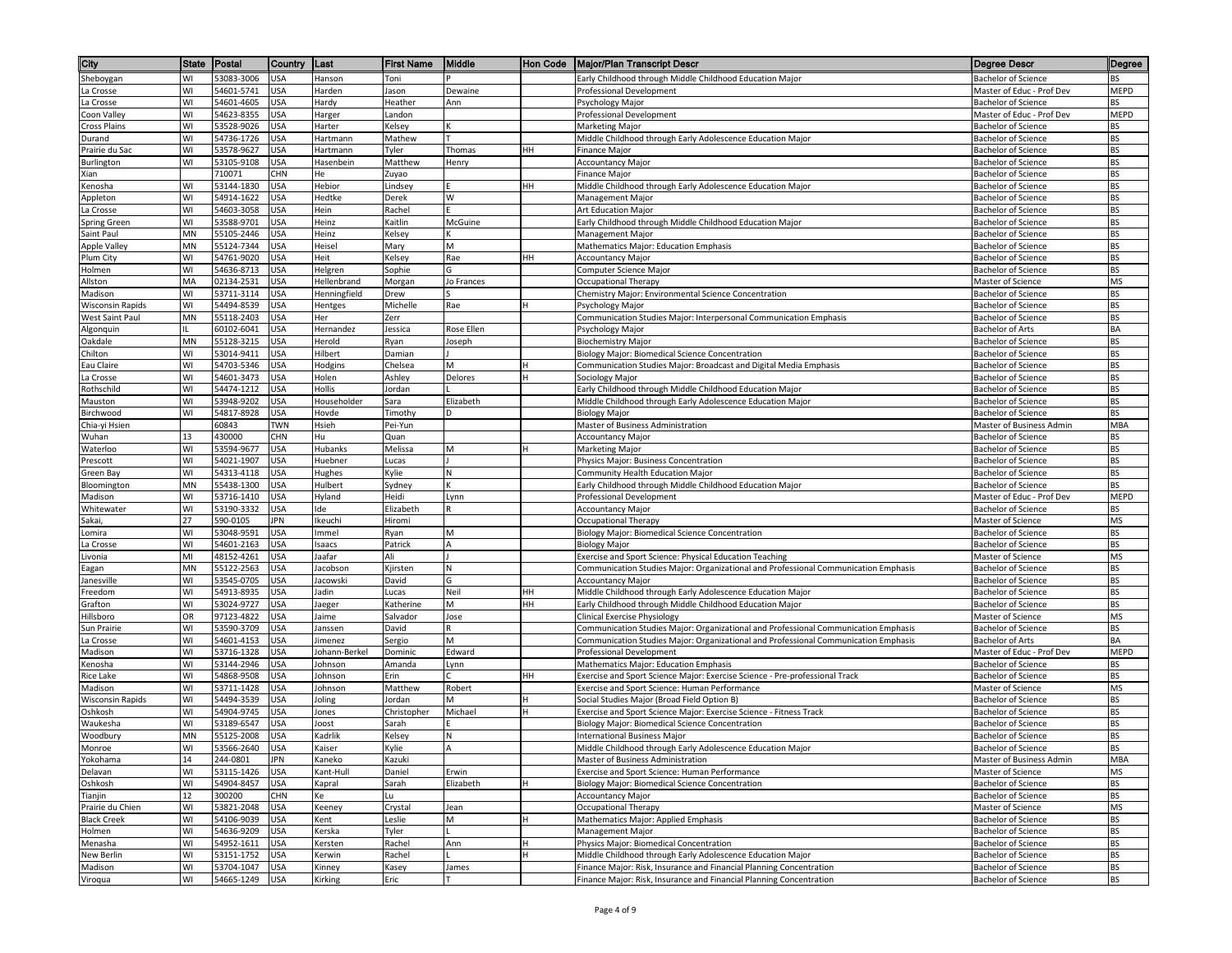| City                                | <b>State</b> | Postal                   | Country           | Last                | <b>First Name</b>    | Middle       | <b>Hon Code</b> | <b>Major/Plan Transcript Descr</b>                                                                                  | Degree Descr                                             | Degree                 |
|-------------------------------------|--------------|--------------------------|-------------------|---------------------|----------------------|--------------|-----------------|---------------------------------------------------------------------------------------------------------------------|----------------------------------------------------------|------------------------|
| La Crosse                           | WI           | 54601-4765               | <b>USA</b>        | Klawiter            | Aaron                | Edward       |                 | Management Major                                                                                                    | <b>Bachelor of Science</b>                               | <b>BS</b>              |
| West Fargo                          | <b>ND</b>    | 58078-3417               | <b>USA</b>        | Kleingartner        | Alexa                | Jo           |                 | Clinical Exercise Physiology                                                                                        | Master of Science                                        | <b>MS</b>              |
| Hudson                              | WI           | 54016-1879               | <b>USA</b>        | Knutson             | Megan                | Rose         |                 | <b>Clinical Exercise Physiology</b>                                                                                 | Master of Science                                        | <b>MS</b>              |
| Sparta                              | WI           | 54656-1046               | USA               | Koehler             | Jerod                | Matthew      |                 | History Major                                                                                                       | Bachelor of Science                                      | <b>BS</b>              |
| Winneconne                          | WI           | 54986-9749               | JSA               | Koeune              | Nicholas             |              |                 | <b>Accountancy Major</b>                                                                                            | <b>Bachelor of Science</b>                               | <b>BS</b>              |
| <b>Blue Mounds</b>                  | WI           | 53517-9658               | USA               | Kok                 | Mary                 |              |                 | Professional Development                                                                                            | Master of Educ - Prof Dev                                | <b>MEPD</b>            |
| <b>Mount Pleasant</b><br>Park Ridge | WI           | 53406-1944<br>60068-4021 | USA<br>USA        | Koll<br>Kosecki     | Marie<br>Andrew      | Charles      |                 | Early Childhood through Middle Childhood Education Major                                                            | <b>Bachelor of Science</b><br><b>Bachelor of Science</b> | <b>BS</b><br><b>BS</b> |
| West Bend                           | WI           | 53095-4373               | USA               | Kozaczuk            | Natalie              |              |                 | Recreation Management Major<br>Microbiology Major: Biomedical Concentration                                         | <b>Bachelor of Science</b>                               | <b>BS</b>              |
| Chippewa Falls                      | WI           | 54729-1858               | <b>USA</b>        | Kramer              | Erika                |              |                 | English Major                                                                                                       | <b>Bachelor of Science</b>                               | <b>BS</b>              |
| Eau Claire                          | WI           | 54703-8726               | <b>USA</b>        | Kressin             | Kaitlyn              | M            |                 | Middle Childhood through Early Adolescence Education Major                                                          | <b>Bachelor of Science</b>                               | <b>BS</b>              |
| Viroqua                             | WI           | 54665-1078               | <b>USA</b>        | Krings              | Kenneth              | Michael      |                 | Professional Development                                                                                            | Master of Educ - Prof Dev                                | <b>MEPD</b>            |
| Houston                             | MN           | 55943-8421               | USA               | Kruckow             | Justine              | Rose         |                 | <b>Accountancy Major</b>                                                                                            | <b>Bachelor of Science</b>                               | <b>BS</b>              |
| Vesper                              | WI           | 54489-9730               | USA               | Krug                | Jason                | Lee          |                 | Political Science Major                                                                                             | <b>Bachelor of Science</b>                               | <b>BS</b>              |
| Stoughton                           | WI           | 53589-1267               | USA               | Kuehn               | Katelyn              |              |                 | Exercise and Sport Science Major: Physical Education                                                                | <b>Bachelor of Science</b>                               | <b>BS</b>              |
| Onalaska                            | WI           | 54650-8515               | USA               | Kusilek             | Daniel               |              | HН              | <b>Accountancy Major</b>                                                                                            | Bachelor of Science                                      | <b>BS</b>              |
| Onalaska                            | WI           | 54650-8234               | USA               | La Grange           | Alison               | G            |                 | Middle Childhood through Early Adolescence Education Major                                                          | <b>Bachelor of Science</b>                               | <b>BS</b>              |
| Trevor<br>Onalaska                  | WI<br>WI     | 53179-9772<br>54650-9212 | USA<br><b>USA</b> | Ladd                | Roseanne<br>Samantha | M<br>Jo      | HH              | Social Studies Major (Broad Field Option B)                                                                         | <b>Bachelor of Science</b><br><b>Bachelor of Science</b> | <b>BS</b><br><b>BS</b> |
| Rosemount                           | MN           | 55068-1589               | <b>USA</b>        | Ladwig<br>Lamoreaux | Stephanie            |              | HН              | Sociology Major<br>Early Childhood through Middle Childhood Education Major                                         | <b>Bachelor of Science</b>                               | <b>BS</b>              |
| Neenah                              | WI           | 54956-3253               | USA               | Landgraf            | Jessica              | M            |                 | English Major: Literature Emphasis                                                                                  | <b>Bachelor of Arts</b>                                  | BA                     |
| Prescott                            | WI           | 54021-7701               | <b>USA</b>        | Langer              | Jacob                |              |                 | Exercise and Sport Science Major: Sport Management                                                                  | <b>Bachelor of Science</b>                               | <b>BS</b>              |
| Monroe                              | WI           | 53566-2147               | USA               | appen               | lennifer             | Lynn         |                 | Professional Development                                                                                            | Master of Educ - Prof Dev                                | <b>MEPD</b>            |
| Monroe                              | WI           | 53566-9510               | <b>USA</b>        | Larsen              | Kirsten              |              |                 | Early Childhood through Middle Childhood Education Major                                                            | <b>Bachelor of Science</b>                               | <b>BS</b>              |
| Viroqua                             | WI           | 54665-1161               | USA               | Larsen              | Tanya                | Lynn         | HН              | Microbiology Major: Biomedical Concentration                                                                        | <b>Bachelor of Science</b>                               | <b>BS</b>              |
| Onalaska                            | WI           | 54650-9382               | USA               | Larson              | Whitney              | B            | HH              | Early Childhood through Middle Childhood Education Major                                                            | <b>Bachelor of Science</b>                               | <b>BS</b>              |
| Belleville                          | WI           | 53508-9664               | USA               | Laube               | Emily                |              |                 | Exercise and Sport Science Major: Exercise Science - Pre-professional Track                                         | Bachelor of Science                                      | <b>BS</b>              |
| Naperville                          |              | 60564-5171               | <b>USA</b>        | Laws                | Alyssa               | M            | н               | Middle Childhood through Early Adolescence Education Major                                                          | <b>Bachelor of Science</b>                               | <b>BS</b>              |
| Minocqua                            | WI<br>MN     | 54548-0893<br>55901-0429 | USA               | Lee                 | Samantha             | Lynne        |                 | Occupational Therapy                                                                                                | Master of Science                                        | <b>MS</b>              |
| Rochester<br>Ladysmith              | WI           | 54848-9224               | USA<br>USA        | Lee<br>Lee          | Young Na<br>Zachary  |              |                 | Occupational Therapy<br>Exercise and Sport Science Major: Physical Education                                        | Master of Science<br><b>Bachelor of Science</b>          | <b>MS</b><br><b>BS</b> |
| Mazeppa                             | MN           | 55956-4201               | USA               | Leedham             | Lisa                 | Jean         |                 | Biology Major: Biomedical Science Concentration                                                                     | <b>Bachelor of Science</b>                               | <b>BS</b>              |
| New Glarus                          | WI           | 53574-9338               | USA               | Legros              | Jamie                | D            | HH              | Early Childhood through Middle Childhood Education Major                                                            | <b>Bachelor of Science</b>                               | <b>BS</b>              |
| Moorhead                            | MN           | 56560-8109               | USA               | Leier               | Ashley               |              |                 | Psychology Major                                                                                                    | <b>Bachelor of Science</b>                               | <b>BS</b>              |
| Denmark                             | WI           | 54208-9712               | <b>USA</b>        | Leiterman           | Joshua               | D            |                 | Marketing Major                                                                                                     | <b>Bachelor of Science</b>                               | <b>BS</b>              |
| Freedom                             | WI           | 54130-7271               | <b>USA</b>        | Lenoble             | Megan                | M            |                 | <b>Biology Major</b>                                                                                                | <b>Bachelor of Science</b>                               | <b>BS</b>              |
| Blaine                              | <b>MN</b>    | 55434-2900               | USA               | Lenz                | Kayla                |              |                 | Marketing Major                                                                                                     | <b>Bachelor of Science</b>                               | <b>BS</b>              |
| Hazelhurst                          | WI           | 54531-9703               | USA               | eone.               | Kathryn              |              | нн              | Community Health Education Major                                                                                    | <b>Bachelor of Science</b>                               | <b>BS</b>              |
| Stoddard                            | WI           | 54658-8951               | USA               | Levendoski          | Benjamin             | M            |                 | Mathematics Major: Education Emphasis                                                                               | <b>Bachelor of Science</b>                               | <b>BS</b>              |
| Beihai<br>Madison                   | 45<br>WI     | 536000<br>53705-4613     | CHN<br><b>USA</b> | Lin<br>Lindholm     | Qiaoyu               | А            |                 | <b>Recreation Management</b><br>Communication Studies Major: Organizational and Professional Communication Emphasis | Master of Science<br>Bachelor of Science                 | <b>MS</b><br><b>BS</b> |
| Madison                             | WI           | 53705-4613               | <b>USA</b>        | Lindholm            | Jeffrey<br>Matthew   | $\mathsf{A}$ |                 | Communication Studies Major: Organizational and Professional Communication Emphasis                                 | <b>Bachelor of Science</b>                               | <b>BS</b>              |
| Appleton                            | WI           | 54913-8704               | USA               | Lindquist           | Anna                 | N            |                 | <b>Biology Major</b>                                                                                                | <b>Bachelor of Science</b>                               | <b>BS</b>              |
| Appleton                            | WI           | 54913-8704               | USA               | Lindquist           | Matthias             | Erik         |                 | International Business Major                                                                                        | <b>Bachelor of Science</b>                               | <b>BS</b>              |
| La Crosse                           | WI           | 54601-5163               | <b>USA</b>        | Linhart             | David                |              |                 | Biology Major: Biomedical Science Concentration                                                                     | <b>Bachelor of Science</b>                               | <b>BS</b>              |
| Boyertown                           | PA           | 19512-1419               | JSA               | Livelsberger        | Allison              | Michele      |                 | Exercise and Sport Science: Physical Education Teaching                                                             | Master of Science                                        | <b>MS</b>              |
| Dover                               | MN           | 55929-1206               | USA               | Loftus              | Ashley               | Jean         |                 | <b>Clinical Exercise Physiology</b>                                                                                 | Master of Science                                        | <b>MS</b>              |
| Marion                              | WI           | 54950-9045               | USA               | Lohrentz            | Lee                  | Charles      |                 | Occupational Therapy                                                                                                | Master of Science                                        | <b>MS</b>              |
| La Crosse                           | WI           | 54603-1956               | USA               | Lokken              | Alicia               | ĸ            |                 | Early Childhood through Middle Childhood Education Major                                                            | <b>Bachelor of Science</b>                               | <b>BS</b>              |
| Eagle River                         | WI           | 54521-9207               | USA               | .orent              | Sophia               | G            |                 | <b>History Major</b>                                                                                                | <b>Bachelor of Arts</b>                                  | <b>BA</b>              |
| Allenton<br><b>Apple Valley</b>     | WI<br>MN     | 53002-9749<br>55124-9367 | USA<br>USA        | Lorenz<br>Louwagie  | Kayci<br>Megan       | Marie<br>M   | HH              | Psychology Major<br><b>Accountancy Major</b>                                                                        | <b>Bachelor of Science</b><br><b>Bachelor of Science</b> | <b>BS</b><br><b>BS</b> |
| Brownsville                         | MN           | 55919-0285               | <b>USA</b>        | Lovell              | Emily                | Mae          |                 | Professional Development                                                                                            | Master of Educ - Prof Dev                                | <b>MEPD</b>            |
| Lombard                             |              | 60148-4015               | <b>USA</b>        | owry.               | Ellen                | D            |                 | Exercise and Sport Science Major: Physical Education                                                                | <b>Bachelor of Science</b>                               | <b>BS</b>              |
| Lindstrom                           | MN           | 55045-9132               | USA               | Lundberg            | Alyssa               | D            |                 | <b>Accountancy Major</b>                                                                                            | <b>Bachelor of Science</b>                               | <b>BS</b>              |
| La Crosse                           | WI           | 54601-3117               | <b>USA</b>        | Macht               | Alyssa               | Emily        |                 | Psychology Major                                                                                                    | <b>Bachelor of Science</b>                               | <b>BS</b>              |
| Rochester                           | <b>MN</b>    | 55901-3469               | <b>USA</b>        | Macken              | Derrick              | William      |                 | <b>Accountancy Major</b>                                                                                            | <b>Bachelor of Science</b>                               | <b>BS</b>              |
| Rice Lake                           | WI           | 54868-9591               | <b>USA</b>        | Madison             | Kristine             | M            | H               | Early Childhood through Middle Childhood Education Major                                                            | <b>Bachelor of Science</b>                               | <b>BS</b>              |
| Middleton                           | WI           | 53562-2910               | <b>USA</b>        | Mahvi               | Jonathan             |              |                 | Marketing Major                                                                                                     | <b>Bachelor of Science</b>                               | <b>BS</b>              |
| Eau Claire                          | WI           | 54701-4779               | <b>USA</b>        | Major               | Chloe                | Mae          |                 | Professional Development                                                                                            | Master of Educ - Prof Dev                                | <b>MEPD</b>            |
| Arcadia                             | WI           | 54612-8142               | <b>USA</b>        | Manley              | Tyler                | D            | HH              | <b>Biology Major</b>                                                                                                | <b>Bachelor of Science</b>                               | <b>BS</b>              |
| Hartland                            | WI           | 53029-8509<br>54623-8358 | USA               | Manning             | Mitchell             | Scott        |                 | Finance Major                                                                                                       | <b>Bachelor of Science</b>                               | <b>BS</b>              |
| Coon Valley<br>West Salem           | WI<br>WI     | 54669-9307               | USA<br>USA        | Manske<br>Marcou    | Renee<br>Jeanne      | Marie        |                 | Management Major<br>Early Childhood through Middle Childhood Education Major                                        | <b>Bachelor of Science</b><br><b>Bachelor of Science</b> | <b>BS</b><br><b>BS</b> |
| Franklin                            | WI           | 53132-8838               | USA               | Markert             | Kara                 |              |                 | Early Childhood through Middle Childhood Education Major                                                            | <b>Bachelor of Science</b>                               | <b>BS</b>              |
| Fridley                             | MN           | 55432-5069               | <b>USA</b>        | Markfort            | Stephen              |              |                 | Finance Major                                                                                                       | Bachelor of Science                                      | <b>BS</b>              |
| Hartland                            | WI           | 53029-1170               | <b>USA</b>        | Marolia             | Katie                | Roohinton    |                 | Psychology Major                                                                                                    | <b>Bachelor of Science</b>                               | <b>BS</b>              |
| Wabasha                             | MN           | 55981-1382               | <b>USA</b>        | Marx                | Ashley               | Marie        |                 | Exercise and Sport Science: Physical Education Teaching                                                             | Master of Science                                        | <b>MS</b>              |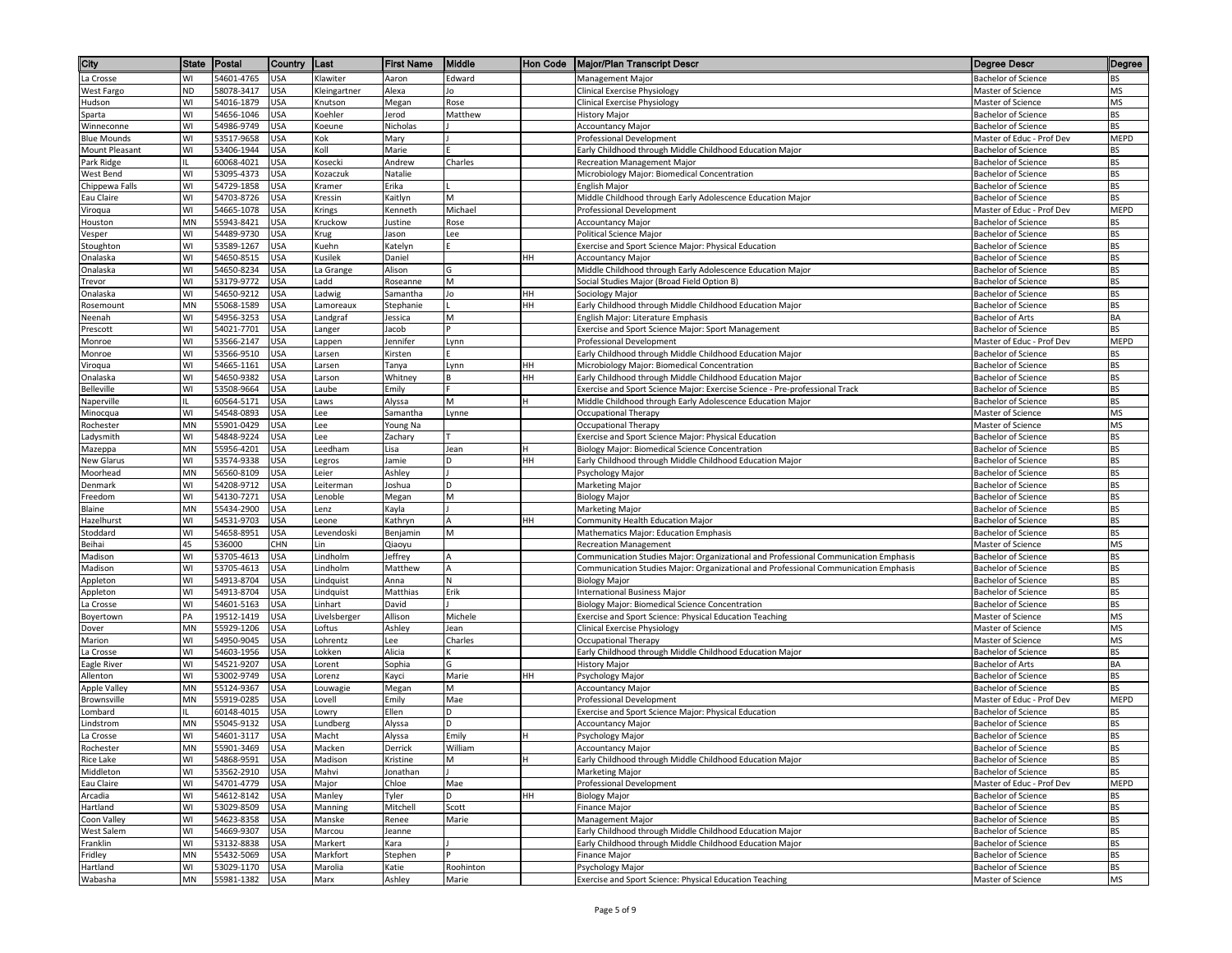| City                             | <b>State</b> | Postal                   | Country                  | Last                   | <b>First Name</b>   | Middle          | Hon Code | Major/Plan Transcript Descr                                                                                   | <b>Degree Descr</b>                                      | Degree          |
|----------------------------------|--------------|--------------------------|--------------------------|------------------------|---------------------|-----------------|----------|---------------------------------------------------------------------------------------------------------------|----------------------------------------------------------|-----------------|
| <b>Wisconsin Rapids</b>          | WI           | 54494-9023               | <b>USA</b>               | Marzofka               | Jeremy              | Daniel          |          | Exercise and Sport Science: Physical Education Teaching                                                       | Master of Science                                        | MS              |
| Waukesha                         | WI           | 53188-1926               | <b>USA</b>               | Massman                | Jessica             | Jo              |          | Psychology Major                                                                                              | <b>Bachelor of Science</b>                               | BS              |
| Cameron                          | WI           | 54822-9750               | <b>USA</b>               | Masters                | Emily               | К               |          | <b>Biology Major</b>                                                                                          | <b>Bachelor of Science</b>                               | BS              |
| Onalaska                         | WI           | 54650-2298               | USA                      | Matuszeski             | Aaron               | Ray             |          | Exercise and Sport Science: Human Performance                                                                 | Master of Science                                        | MS              |
| La Crescent                      | <b>MN</b>    | 55947-1067               | USA                      | McAllister             | Amanda              |                 |          | English Major: Rhetoric and Writing Emphasis                                                                  | <b>Bachelor of Arts</b>                                  | BA              |
| Sun Prairie                      | WI           | 53590-9139               | USA                      | McCabe                 | Jennifer            | Lynn            |          | <b>Marketing Major</b>                                                                                        | <b>Bachelor of Science</b>                               | ВS              |
| Madison                          | WI<br>WI     | 53704-5506<br>53081-9413 | USA<br>USA               | McCollister            | Catherine           | Ann             |          | Professional Development                                                                                      | Master of Educ - Prof Dev                                | MEPD            |
| Sheboygan<br>New Lisbon          | WI           | 53950-9434               | USA                      | McDermott<br>McGlew    | Jennifer<br>Erin    |                 |          | Psychology Major<br>Biology Major: Biomedical Science Concentration                                           | <b>Bachelor of Science</b><br><b>Bachelor of Science</b> | ВS<br><b>BS</b> |
| Pepin                            | WI           | 54759-9615               | <b>USA</b>               | McGovern               | Dana                | Susanne         |          | Occupational Therapy                                                                                          | Master of Science                                        | MS              |
| West Salem                       | WI           | 54669-9034               | USA                      | McGuire                | Brenna              | Jean            | HН       | Social Studies Major (Broad Field Option B)                                                                   | <b>Bachelor of Science</b>                               | <b>BS</b>       |
| Onalaska                         | WI           | 54650-2561               | USA                      | McMahon                | Kelly               | Marie           |          | Middle Childhood through Early Adolescence Education Major                                                    | <b>Bachelor of Science</b>                               | BS              |
| Whitefish Bay                    | WI           | 53211-1226               | <b>USA</b>               | McManus                | Sarah               |                 |          | Art Education Major                                                                                           | <b>Bachelor of Science</b>                               | BS              |
| La Crosse                        | WI           | 54601-3721               | <b>USA</b>               | McNaught               | Jesse               | R               |          | Management Major                                                                                              | <b>Bachelor of Science</b>                               | <b>BS</b>       |
| Cuba City                        | WI           | 53807-1032               | USA                      | Meckstroth             | Jacob               | N               | HН       | <b>Accountancy Major</b>                                                                                      | <b>Bachelor of Science</b>                               | ВS              |
| Winona                           | MN           | 55987-3029               | USA                      | Mehling                | Natalie             | Lydia           |          | Professional Development                                                                                      | Master of Educ - Prof Dev                                | <b>MEPD</b>     |
| La Crosse                        | WI           | 54601-2168               | USA                      | Meinking               | Benjamin            |                 |          | Exercise and Sport Science Major: Exercise Science - Pre-professional Track                                   | Bachelor of Science                                      | BS              |
| Plymouth<br>Blair                | MN<br>WI     | 55446-3591               | USA                      | Menke                  | Miranda<br>Delsin   |                 |          | Clinical Exercise Physiology                                                                                  | Master of Science<br><b>Bachelor of Science</b>          | MS<br>BS        |
| Elkhorn                          | WI           | 54616-7901<br>53121-1732 | USA<br>USA               | Menolascino<br>Meylink | Alexander           |                 |          | <b>Mathematics Major</b><br>English Major                                                                     | <b>Bachelor of Science</b>                               | BS              |
| Stitzer                          | WI           | 53825-9725               | <b>USA</b>               | Michals                | Christopher         | Michael William |          | Psychology Major                                                                                              | <b>Bachelor of Science</b>                               | <b>BS</b>       |
| Beloit                           | WI           | 53511-8857               | <b>USA</b>               | Michalski              | Meghan              | Grace           |          | Clinical Exercise Physiology                                                                                  | Master of Science                                        | MS              |
| a Crosse                         | WI           | 54603-8518               | USA                      | Miles                  | Cody                |                 |          | Management Major                                                                                              | Bachelor of Science                                      | <b>BS</b>       |
| West Salem                       | WI           | 54669-9279               | USA                      | Miller                 | Adam                |                 |          | Music Major: Choral Emphasis                                                                                  | <b>Bachelor of Science</b>                               | BS              |
| reedom                           | WI           | 54913-9535               | USA                      | Miramontes             | Cassondra           | Jo              |          | Psychology Major                                                                                              | <b>Bachelor of Science</b>                               | <b>BS</b>       |
| Omro                             | WI           | 54963-1752               | USA                      | Mitchell               | Michael             |                 |          | <b>History Major</b>                                                                                          | <b>Bachelor of Science</b>                               | BS              |
| a Crosse                         | WI           | 54601-2479               | USA                      | Mix                    | Richard             | W               |          | Finance Major: Risk, Insurance and Financial Planning Concentration                                           | <b>Bachelor of Science</b>                               | <b>BS</b>       |
| Winona                           | MN           | 55987-6035               | USA                      | Mlynczak               | Amber               | Joy             |          | Professional Development                                                                                      | Master of Educ - Prof Dev                                | MEPD            |
| Kenosha                          | WI           | 53144-2414               | USA                      | Morelli                | Ashlee              | Renee           |          | <b>Economics Major</b>                                                                                        | <b>Bachelor of Science</b>                               | BS              |
| Madison                          | WI<br>WI     | 53704-8625<br>53913-9392 | USA<br>USA               | Moser<br>Mueller       | Erik<br>Katie       |                 |          | Sociology Major<br>Marketing Major                                                                            | <b>Bachelor of Science</b><br><b>Bachelor of Science</b> | BS<br>ВS        |
| Baraboo<br>Oregon                | WI           | 53575-2747               | USA                      | Mulvihill              | Kyle                |                 |          | <b>Management Major</b>                                                                                       | <b>Bachelor of Science</b>                               | <b>BS</b>       |
| Milwaukee                        | WI           | 53219-3246               | <b>USA</b>               | Murray                 | Nicholas            | D               |          | Management Major                                                                                              | <b>Bachelor of Science</b>                               | BS              |
| West Salem                       | WI           | 54669-9298               | USA                      | Myhre                  | Nicole              |                 |          | <b>Marketing Major</b>                                                                                        | Bachelor of Science                                      | <b>BS</b>       |
| Rhinelander                      | WI           | 54501-8154               | <b>USA</b>               | Natrop                 | Brenna              | Leigh           |          | Psychology Major                                                                                              | <b>Bachelor of Science</b>                               | BS              |
| Waupaca                          | WI           | 54981                    | USA                      | Navin                  | Allison             | Jane            |          | Psychology Major                                                                                              | <b>Bachelor of Arts</b>                                  | BA              |
| Madison                          | WI           | 53718-2930               | <b>USA</b>               | Naylor                 | Laura               | Elizabeth       |          | Professional Development                                                                                      | Master of Educ - Prof Dev                                | MEPD            |
| La Crosse                        | WI           | 54601-6736               | <b>USA</b>               | Nelson                 | Sadie               | Jane            |          | Management Major                                                                                              | <b>Bachelor of Science</b>                               | ВS              |
| Stoughton                        | WI           | 53589-4907               | USA                      | Nelson                 | Tessa               |                 |          | Professional Development                                                                                      | Master of Educ - Prof Dev                                | <b>MEPD</b>     |
| Malone                           | WI           | 53049-1629               | USA                      | Nett                   | Lucas               | N               |          | Communication Studies Major: Organizational and Professional Communication Emphasis                           | <b>Bachelor of Science</b>                               | ВS              |
| Hanoi                            |              |                          | VNM                      | Nguyen                 | Mai                 |                 | HН       | <b>Finance Major</b>                                                                                          | <b>Bachelor of Science</b>                               | BS              |
| Onalaska<br>Waukesha             | WI<br>WI     | 54650-3030<br>53188-9527 | USA<br>USA               | Nichols<br>Nicholson   | Jamie<br>Rachael    | Lynn            |          | <b>Occupational Therapy</b><br>Early Childhood through Middle Childhood Education Major                       | Master of Science<br><b>Bachelor of Science</b>          | MS<br><b>BS</b> |
| West Salem                       | WI           | 54669-8304               | USA                      | Niebuhr                | Sarah               | A               |          | Early Childhood through Middle Childhood Education Major                                                      | <b>Bachelor of Science</b>                               | BS              |
| La Crosse                        | WI           | 54601-3505               | USA                      | Niebur                 | Spencer             | Logan           |          | Psychology Major                                                                                              | <b>Bachelor of Science</b>                               | BS              |
| Coon Rapids                      | MN           | 55448-2525               | <b>USA</b>               | Nyberg                 | Katelyn             | Elizabeth       |          | <b>Clinical Exercise Physiology</b>                                                                           | Master of Science                                        | <b>MS</b>       |
| Delafield                        | WI           | 53018-1341               | <b>USA</b>               | Oates                  | Emily               |                 |          | Early Childhood through Middle Childhood Education Major                                                      | <b>Bachelor of Science</b>                               | BS              |
| Sun Prairie                      | WI           | 53590-2271               | USA                      | O'Brien                | Laura               | Marie           |          | Occupational Therapy                                                                                          | <b>Master of Science</b>                                 | MS              |
| Madison                          | WI           | 53704-8577               | USA                      | Ocaranza               | Shawna              | Danielle        |          | Occupational Therapy                                                                                          | Master of Science                                        | MS              |
| Rochester                        | MN           | 55901-2065               | USA                      | O'Keefe                | Timothy             | Colin           |          | Sociology Major                                                                                               | <b>Bachelor of Science</b>                               | <b>BS</b>       |
| Verona                           | WI           | 53593-8227               | USA                      | Olson                  | Andrew              |                 |          | Communication Studies Major: Organizational and Professional Communication Emphasis                           | <b>Bachelor of Science</b>                               | BS              |
| Mondovi                          | WI           | 54755-8324               | USA                      | Olson                  | Samantha            | Marie           | HН       | Exercise and Sport Science Major: Exercise Science - Pre-professional Track                                   | <b>Bachelor of Science</b>                               | BS              |
| Decorah                          | IA<br>WI     | 52101-1416               | USA                      | Olufsen-Lepa           | Chantel             | Marie           |          | Professional Development                                                                                      | Master of Educ - Prof Dev<br><b>Bachelor of Arts</b>     | MEPD            |
| Coon Valley<br>Sauk City         | WI           | 54623-8114<br>53583-1532 | <b>USA</b><br><b>USA</b> | Overson<br>Pace        | Heidi<br>Marissa    |                 |          | English Major: Rhetoric and Writing Emphasis<br>Therapeutic Recreation Major                                  | <b>Bachelor of Science</b>                               | BA<br>BS        |
| Verona                           | WI           | 53593-1413               | <b>USA</b>               | Paraskevas             | Amelia              | Nichole         |          | Occupational Therapy                                                                                          | Master of Science                                        | MS              |
| Clintonville                     | WI           | 54929-1270               | <b>USA</b>               | Parry                  | Theresa             | Kay             |          | Occupational Therapy                                                                                          | Master of Science                                        | MS              |
| La Crosse                        | WI           | 54601-3827               | <b>USA</b>               | Patros                 | Sierra              | R               |          | Early Childhood through Middle Childhood Education Major                                                      | <b>Bachelor of Science</b>                               | BS              |
| Eau Claire                       | WI           | 54701-4309               | <b>USA</b>               | Pattermann             | Jackson             |                 |          | <b>Physics Maior</b>                                                                                          | <b>Bachelor of Science</b>                               | BS              |
| Pewaukee                         | WI           | 53072-3510               | USA                      | Patterson              | Allison             | A               |          | Biology Major: Biomedical Science Concentration                                                               | <b>Bachelor of Science</b>                               | BS              |
| Holmen                           | WI           | 54636-9578               | USA                      | Paukner                | Christopher         | M               |          | General Science (Broadfield) Major                                                                            | <b>Bachelor of Science</b>                               | BS              |
| Madison                          | WI           | 53719-3104               | USA                      | Paul                   | Matthew             | Bernard         |          | Computer Science Major                                                                                        | <b>Bachelor of Science</b>                               | <b>BS</b>       |
| La Crosse                        | WI           | 54601-4936               | <b>USA</b>               | Paulson                | Matthew             | Dennis          |          | Biology Major: Aquatic Science Concentration                                                                  | Bachelor of Science                                      | BS              |
| Reedsburg                        | WI           | 53959-1857               | <b>USA</b>               | Penshorn               | David               |                 |          | Mathematics Major: Education Emphasis                                                                         | <b>Bachelor of Science</b>                               | <b>BS</b>       |
| Rock Springs                     | WI           | 53961-9703               | <b>USA</b>               | Perkins                | Kristi              | Mae             |          | Occupational Therapy                                                                                          | Master of Science                                        | MS              |
| Burlington                       | WI<br>AZ     | 53105-8525<br>85308-8689 | USA                      | Perry<br>Pesanka       | Brandon<br>Geoffrey | M               |          | Exercise and Sport Science Major: Physical Education<br>Biology: Cellular and Molecular Biology Concentration | Bachelor of Science                                      | BS<br>MS        |
| Glendale<br><b>Cottage Grove</b> | MN           | 55016-1955 USA           | USA                      | Peters                 | James               | <b>Bradley</b>  | HH       | Political Science Major                                                                                       | Master of Science<br><b>Bachelor of Science</b>          | BS              |
|                                  |              |                          |                          |                        |                     |                 |          |                                                                                                               |                                                          |                 |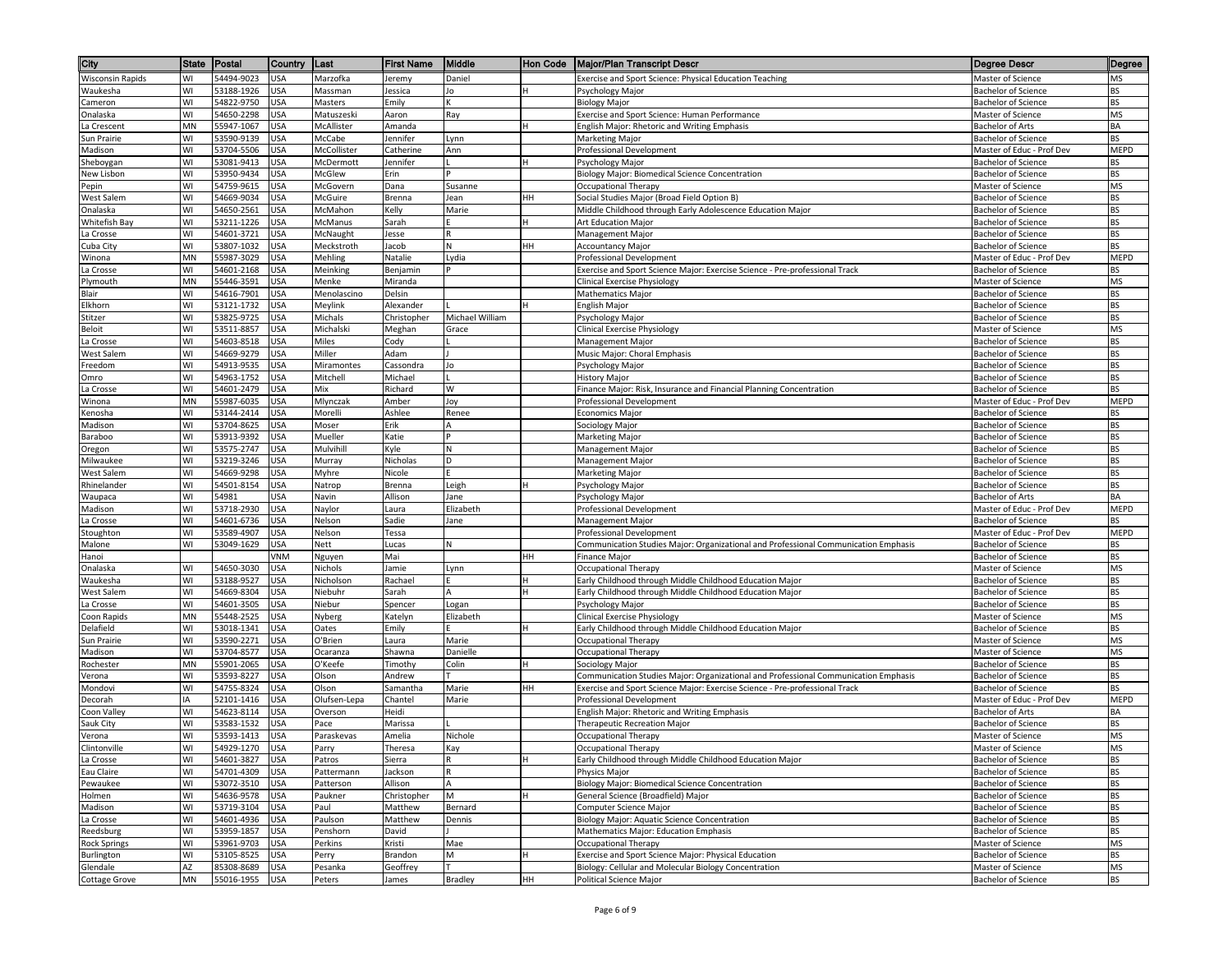| City                    | <b>State</b> | Postal                   | Country                  | ∥Last             | <b>First Name</b>  | Middle     | Hon Code | Major/Plan Transcript Descr                                                         | Degree Descr                                      | Degree          |
|-------------------------|--------------|--------------------------|--------------------------|-------------------|--------------------|------------|----------|-------------------------------------------------------------------------------------|---------------------------------------------------|-----------------|
| Eagan                   | MN           | 55122-2784               | <b>USA</b>               | Peterson          | Michael            |            |          | Marketing Major                                                                     | <b>Bachelor of Science</b>                        | <b>BS</b>       |
| Houston                 | MN           | 55943-7257               | <b>USA</b>               | Peterson          | Paige              | Luise      |          | Master of Business Administration                                                   | Master of Business Admin                          | MBA             |
| Beaver Dam              | WI           | 53916-2704               | USA                      | Peterson          | Stephani           |            |          | Community Health Education Major                                                    | <b>Bachelor of Science</b>                        | BS              |
| Son La                  |              | 27                       | VNM                      | Pham              | Hoai               |            | HH       | <b>International Business Major</b>                                                 | <b>Bachelor of Science</b>                        | BS              |
| Hales Corners           | WI           | 53130-1809               | <b>JSA</b>               | Plack             | Elizabeth          |            | HН       | Middle Childhood through Early Adolescence Education Major                          | <b>Bachelor of Science</b>                        | BS              |
| La Crosse               | WI           | 54601-7320               | USA                      | Pleggenkuhle      | Moriah             | G          |          | Therapeutic Recreation Major                                                        | <b>Bachelor of Science</b>                        | BS              |
| Verona                  | WI           | 53593-7983               | <b>USA</b>               | Polster           | Deborah            | Patricia   |          | Professional Development                                                            | Master of Educ - Prof Dev                         | MEPD            |
| Omaha                   | NE           | 68130-2664               | <b>USA</b>               | Poole             | Charles            |            |          | <b>Medical Dosimetry</b>                                                            | Master of Science                                 | MS              |
| Edgerton                | WI           | 53534-8863               | USA                      | Porter            | Jason              | M          | HН       | Finance Major: Risk, Insurance and Financial Planning Concentration                 | <b>Bachelor of Science</b>                        | BS              |
| Westby                  | WI           | 54667-1054               | <b>USA</b>               | Powell            | Emily              |            |          | Middle Childhood through Early Adolescence Education Major                          | Bachelor of Science                               | BS              |
| La Crosse               | WI           | 54601-8361               | <b>USA</b>               | Powell            | Michelle           | Marie      |          | Professional Development                                                            | Master of Educ - Prof Dev                         | MEPD            |
| Merrill                 | WI           | 54452-1529               | USA                      | Preboske          | Bethany            |            |          | Professional Development                                                            | Master of Educ - Prof Dev                         | MEPD            |
| West Salem              | WI<br>WI     | 54669-9346               | JSA                      | Prindle           | Cynthia            | Lea        |          | Professional Development                                                            | Master of Educ - Prof Dev                         | MEPD<br>BS      |
| Holmen                  | W١           | 54636-9483<br>54636-7327 | USA<br>USA               | Purnell<br>Quam   | Lucas<br>Alexa     | D          |          | Political Science Major<br>Early Childhood through Middle Childhood Education Major | <b>Bachelor of Science</b><br>Bachelor of Science | BS              |
| Holmen<br>a Crosse      | WI           | 54601-7382               | USA                      | Quick             | Joy                | A          |          | Sociology Major                                                                     | Bachelor of Science                               | <b>BS</b>       |
| Kansasville             | WI           | 53139-9756               | <b>USA</b>               | Raboine           | Erin               |            |          | Early Childhood through Middle Childhood Education Major                            | <b>Bachelor of Science</b>                        | BS              |
| uxemburg.               | WI           | 54217-8047               | <b>USA</b>               | Raisleger         | Jaclyn             | Marie      |          | Psychology Major                                                                    | Bachelor of Science                               | BS              |
| Random Lake             | WI           | 53075-1110               | <b>USA</b>               | Ramel             | Jessica            | M          | HH       | Community Health Education Major                                                    | <b>Bachelor of Science</b>                        | BS              |
| Holmen                  | W١           | 54636-9420               | USA                      | Rasmussen         | Brooke             |            | HН       | Community Health Education Major                                                    | <b>Bachelor of Science</b>                        | BS              |
| Winona                  | MN           | 55987-5426               | JSA                      | Rasmussen         | Stacy              | Ann        |          | <b>Professional Development</b>                                                     | Master of Educ - Prof Dev                         | MEPD            |
| Madison                 | W١           | 53711-2861               | USA                      | Raykovich         | Nick               |            |          | Professional Development                                                            | Master of Educ - Prof Dev                         | MEPD            |
| Boscobel                | WI           | 53805-1430               | <b>USA</b>               | Reynolds          | Ezekiel            | Keith      |          | Clinical Exercise Physiology                                                        | Master of Science                                 | MS              |
| Winona                  | MN           | 55987-4361               | USA                      | Riemer            | Billie             | Jo         |          | Professional Development                                                            | Master of Educ - Prof Dev                         | MEPD            |
| Burlington              | WI           | 53105-8906               | USA                      | Riggs             | Abby               |            |          | Psychology Major                                                                    | <b>Bachelor of Science</b>                        | <b>BS</b>       |
| Sheboygan               | WI           | 53083-3522               | USA                      | Rincon            | Heather            | А          |          | Social Studies Major (Broad Field Option A)                                         | <b>Bachelor of Science</b>                        | BS              |
| Sheboygan               | WI           | 53083-3522               | USA                      | Rincon            | Monica             | V          |          | Communication Studies Major: Organizational and Professional Communication Emphasis | Bachelor of Arts                                  | BA              |
| Waunakee                | WI           | 53597-9692               | USA                      | Ripp              | <b>Bridget</b>     | M          | HH       | <b>International Business Major</b>                                                 | <b>Bachelor of Science</b>                        | <b>BS</b>       |
| Oregon                  | WI           | 53575-1416               | <b>USA</b>               | Rittenhouse       | Matthew            | Arlan      |          | Biology Major: Cellular and Molecular Biology Concentration                         | Bachelor of Science                               | BS              |
| Hokah                   | MN           | 55941-8745               | JSA                      | Ritterling        | Jiheh              |            | HH       | <b>International Business Major</b>                                                 | Bachelor of Science                               | BS              |
| Randolph                | WI           | 53956-1319               | USA                      | Roberts           | Brianna            | Jan        |          | Exercise and Sport Science Major: Exercise Science - Pre-professional Track         | Bachelor of Science                               | BS              |
| Coon Valley             | WI<br>W١     | 54623-9521               | <b>USA</b>               | Robson            | Robert             | M          |          | <b>Physics Maior</b><br><b>Accountancy Major</b>                                    | Bachelor of Science<br><b>Bachelor of Science</b> | <b>BS</b>       |
| Vesper<br>Westfield     | WI           | 54489-9682<br>53964-9182 | <b>USA</b><br><b>USA</b> | Robus             | Tiffnee<br>Chelsey | Α<br>Marie |          | Biology Major: Biomedical Science Concentration                                     | <b>Bachelor of Science</b>                        | BS<br>BS        |
| New Ulm                 | MN           | 56073-1346               | <b>USA</b>               | Rodger<br>Roeder  | Brynne             |            |          | Mathematics Major: Education Emphasis                                               | Bachelor of Science                               | BS              |
| Mount Horeb             | W١           | 53572-2233               | <b>USA</b>               | Rogers            | Jason              | Theodore   |          | Professional Development                                                            | Master of Educ - Prof Dev                         | MEPD            |
| Steuben                 | WI           | 54657-9057               | USA                      | Rooney            | Ashley             |            |          | Sociology Major                                                                     | <b>Bachelor of Science</b>                        | BS              |
| New Berlin              | W١           | 53151-6052               | USA                      | Rose              | Natalie            | December   |          | Psychology Major                                                                    | Bachelor of Arts                                  | BA              |
| Manakin Sabot           | VA           | 23103-2124               | JSA                      | Rosen             | Chasey             |            |          | Social Studies Major (Broad Field Option B)                                         | Bachelor of Science                               | <b>BS</b>       |
| Holmen                  | W١           | 54636-9575               | USA                      | Rosendale         | Elizabeth          |            |          | Physics Major                                                                       | Bachelor of Science                               | BS              |
| Sussex                  | WI           | 53089-1991               | USA                      | Rubenzer          | Cassi              |            |          | <b>Biology Major</b>                                                                | Bachelor of Science                               | <b>BS</b>       |
| Janesville              | WI           | 53548-2709               | USA                      | Rucinski          | Dustin             | D          |          | English Major: Literature Emphasis                                                  | <b>Bachelor of Arts</b>                           | BA              |
| Perham                  | MN           | 56573-8706               | USA                      | Rutten            | Samuel             |            |          | <b>Accountancy Major</b>                                                            | Bachelor of Science                               | <b>BS</b>       |
| Greendale               | WI           | 53129-2663               | USA                      | Sachdeva          | Rishabh            |            |          | Chemistry Major                                                                     | <b>Bachelor of Science</b>                        | <b>BS</b>       |
| a Crosse                | WI           | 54601-2185               | USA                      | Sadowski          | Ryan               |            |          | <b>Biology Major</b>                                                                | <b>Bachelor of Science</b>                        | BS              |
| Bangor                  | WI           | 54614-8814               | JSA                      | Sailer            | Ashley             | Lynn       |          | Professional Development                                                            | Master of Educ - Prof Dev                         | MEPD            |
| Ettrick                 | WI           | 54627-7839               | USA                      | Salsman           | Daniel             |            |          | <b>Accountancy Major</b>                                                            | Bachelor of Science                               | BS              |
| Hillsboro               | WI<br>MN     | 54634-9003               | <b>USA</b>               | Satterlee         | Jamie              |            |          | <b>Accountancy Major</b>                                                            | <b>Bachelor of Science</b>                        | <b>BS</b><br>BS |
| Rochester<br>Saint Paul | MN           | 55904-3201<br>55109-2282 | <b>USA</b><br>USA        | Sauter<br>Saxerud | Ashley<br>Reidun   | Lorraine   |          | Sociology Major<br>Recreation Management Major                                      | Bachelor of Science<br><b>Bachelor of Science</b> | <b>BS</b>       |
| Hudson                  | WI           | 54016-7957               | <b>USA</b>               | Schaar            | Rebecca            | Lynn       |          | Marketing Major                                                                     | <b>Bachelor of Science</b>                        | BS              |
| Melrose                 | W١           | 54642                    | USA                      | Schaefer          | Amy                | Lyn        |          | <b>Professional Development</b>                                                     | Master of Educ - Prof Dev                         | MEPD            |
| Sparta                  | WI           | 54656-5611               | <b>USA</b>               | Schaitel          | Andrew             | Leonard    |          | Sociology Major                                                                     | <b>Bachelor of Science</b>                        | BS              |
| Spencer                 | W١           | 54479-9365               | <b>USA</b>               | Schalow           | Ashley             | Ann        | HН       | Therapeutic Recreation Major                                                        | <b>Bachelor of Science</b>                        | ВS              |
| La Crosse               | WI           | 54601-3471               | USA                      | Schams            | Kevin              |            |          | Marketing Major                                                                     | Bachelor of Science                               | BS              |
| Reedsburg               | WI           | 53959-9585               | <b>USA</b>               | Schanke           | Whitnee            | Nicole     |          | Clinical Exercise Physiology                                                        | Master of Science                                 | MS              |
| Baraboo                 | WI           | 53913-3301               | <b>USA</b>               | Schlender         | Jessie             | Elise      |          | Art Major                                                                           | <b>Bachelor of Science</b>                        | <b>BS</b>       |
| Faribault               | ΜN           | 55021-8175               | <b>USA</b>               | Schlobohm         | Elizabeth          | A          |          | <b>Biology Major</b>                                                                | <b>Bachelor of Science</b>                        | BS              |
| <b>Lyndon Station</b>   | WI           | 53944-0194               | <b>USA</b>               | Schluter          | Brooke             |            |          | Psychology Major                                                                    | <b>Bachelor of Science</b>                        | BS              |
| La Crosse               | WI           | 54601-4910               | <b>USA</b>               | Schmidt           | Callie             | Rae        |          | Sociology Major                                                                     | <b>Bachelor of Science</b>                        | <b>BS</b>       |
| Marathon                | WI           | 54448-9327               | <b>USA</b>               | Schmied           | Amy                | Sue        |          | <b>Recreation Management</b>                                                        | Master of Science                                 | MS              |
| Mount Horeb             | WI           | 53572-3345               | USA                      | Schmitt           | Katherine          | A          | HH       | Middle Childhood through Early Adolescence Education Major                          | <b>Bachelor of Science</b>                        | BS              |
| Wausau                  | W١           | 54403-2367               | USA                      | Schneider         | Julie              |            |          | Communication Studies Major: Interpersonal Communication Emphasis                   | Bachelor of Science                               | BS              |
| West Bend               | WI           | 53095-3137               | USA                      | Schoenauer        | Madeline           | M          |          | Marketing Major                                                                     | <b>Bachelor of Science</b>                        | BS              |
| Onalaska                | WI           | 54650-2215               | <b>USA</b>               | Scholl            | Jamie              | Richard    |          | Psychology Major                                                                    | Bachelor of Science                               | BS              |
| <b>Brooklyn Park</b>    | MN           | 55443-3543               | <b>USA</b>               | Schroeder         | Nathan             |            |          | <b>Accountancy Major</b>                                                            | Bachelor of Science                               | BS              |
| Wonewoc                 | WI           | 53968-9070               | <b>USA</b>               | Schultz           | Betsy              |            |          | Early Childhood through Middle Childhood Education Major                            | <b>Bachelor of Science</b>                        | BS              |
| Hartland                | WI           | 53029-1228 USA           |                          | Schultz           | Sara               |            |          | Social Studies Major (Broad Field Option B)                                         | Bachelor of Science                               | BS              |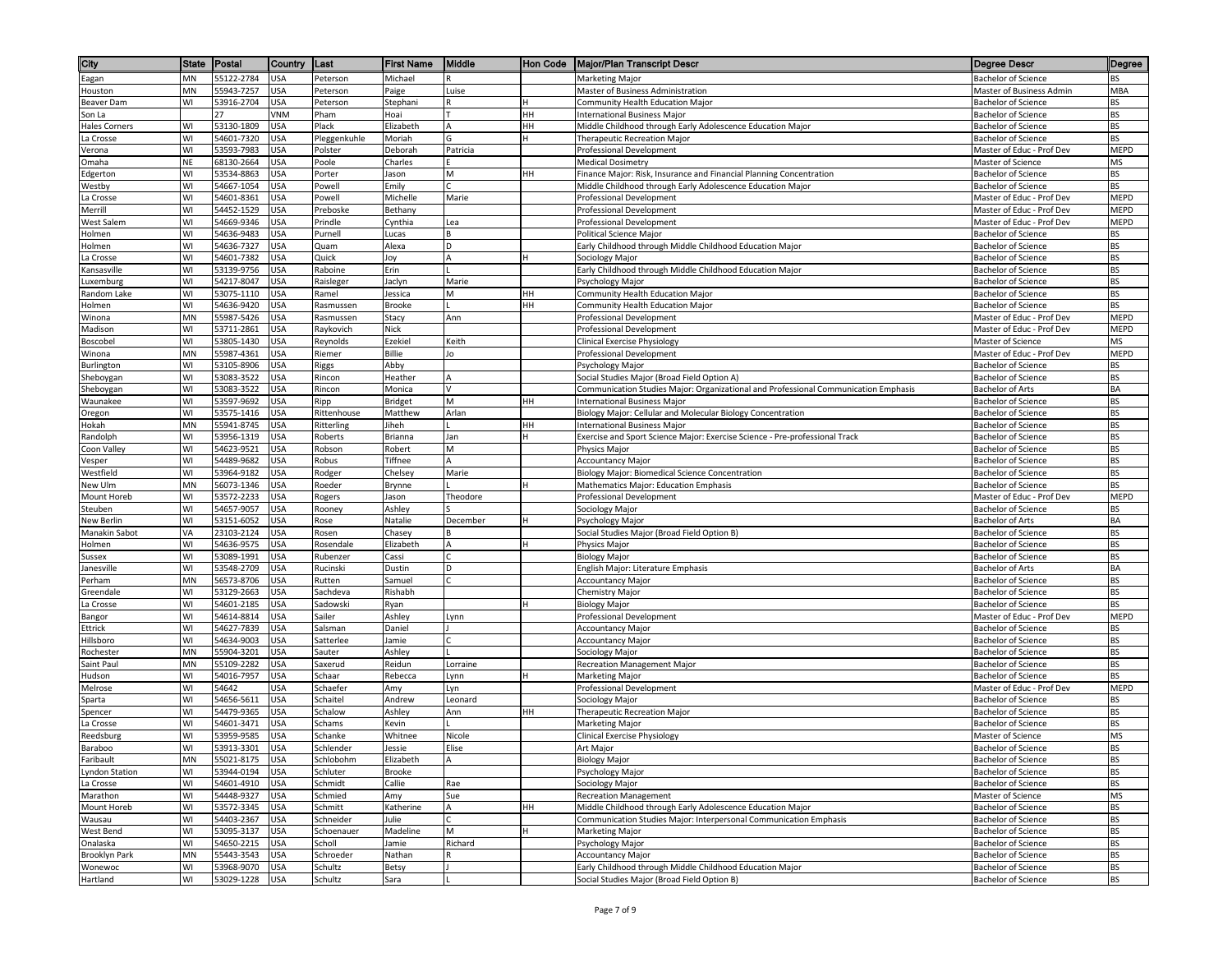| City                             | State    | Postal                   | Country           | Last                  | <b>First Name</b>   | Middle        | Hon Code | <b>Major/Plan Transcript Descr</b>                                                  | <b>Degree Descr</b>                                      | Degree     |
|----------------------------------|----------|--------------------------|-------------------|-----------------------|---------------------|---------------|----------|-------------------------------------------------------------------------------------|----------------------------------------------------------|------------|
| Northbrook                       |          | 60062-3543               | <b>USA</b>        | Schulze               | Patrick             | M             |          | <b>Biology Major</b>                                                                | <b>Bachelor of Science</b>                               | BS         |
| Tomah                            | WI       | 54660-6902               | <b>USA</b>        | Schuster              | Kristin             | Ann           | HН       | Psychology Major                                                                    | <b>Bachelor of Arts</b>                                  | ВA         |
| Fennimore                        | WI       | 53809-1722               | <b>USA</b>        | Schwarzenstein        | Cassandra           | Ann           | HH       | English Major: Rhetoric and Writing Emphasis                                        | Bachelor of Arts                                         | BA         |
| Cedarburg                        | WI       | 53012-2267               | <b>USA</b>        | Schweitzer            | James               |               |          | Chemistry Major: Business Concentration                                             | Bachelor of Science                                      | ВS         |
| Bloomington                      | WI       | 53804-9714               | USA               | Scott                 | Sarah               |               | HН       | Middle Childhood through Early Adolescence Education Major                          | <b>Bachelor of Science</b>                               | BS         |
| Dexter                           | MN       | 55926-7102               | USA               | Shawback              | Stacie              | Ann           |          | Therapeutic Recreation Major                                                        | Bachelor of Science                                      | BS         |
| Wausau                           | WI<br>WI | 54401-7274<br>53211-1145 | USA               | Shepherd              | Amanda<br>Mark      |               |          | Early Childhood through Middle Childhood Education Major                            | <b>Bachelor of Science</b>                               | BS         |
| Milwaukee<br>Stevens Point       | WI       | 54481-9564               | <b>USA</b><br>USA | Siegel<br>Simkowski   | Karlee              |               | HН       | Professional Development<br>Biology Major: Biomedical Science Concentration         | Master of Educ - Prof Dev<br><b>Bachelor of Science</b>  | MEPD<br>BS |
| Redmond                          | WA       | 98052-3344               | <b>USA</b>        | Siraj                 | Saad                | Kay           |          | Master of Business Administration                                                   | Master of Business Admin                                 | MBA        |
| Stillwater                       | MN       | 55082-9549               | USA               | Skoog                 | Scott               |               |          | Therapeutic Recreation Major                                                        | <b>Bachelor of Science</b>                               | ВS         |
| South Milwaukee                  | WI       | 53172-3407               | USA               | Slusar                | Erika               |               |          | Early Childhood through Middle Childhood Education Major                            | <b>Bachelor of Science</b>                               | BS         |
| Dodgeville                       | WI       | 53533-1404               | JSA               | Smith                 | Alan                |               | ΗН       | <b>Accountancy Major</b>                                                            | Bachelor of Science                                      | ВS         |
| Excelsior                        | MN       | 55331-8149               | JSA               | Smith                 | Anna                | Christine     |          | Occupational Therapy                                                                | Master of Science                                        | MS         |
| Milwaukee                        | WI       | 53217-5005               | JSA               | Smyth                 | Kelli               |               |          | <b>Biology Major</b>                                                                | Bachelor of Science                                      | BS         |
| Coon Rapids                      | MN       | 55448-1304               | JSA               | Sobon                 | Jordan              | Mark          |          | Computer Science Major                                                              | Bachelor of Science                                      | BS         |
| Racine                           | WI       | 53402-9512               | JSA               | Spangenberg           | Thomas              |               |          | <b>Biology Major</b>                                                                | Bachelor of Science                                      | BS         |
| Apple Valley                     | MN       | 55124-6328               | USA               | Spector               | Anna                |               |          | Early Childhood through Middle Childhood Education Major                            | <b>Bachelor of Science</b>                               | BS         |
| La Crescent                      | MN       | 55947-1443               | USA               | Spencer               | Peter               | David         |          | Political Science Major                                                             | <b>Bachelor of Science</b>                               | BS         |
| Seattle                          | WA       | 98116-4411               | USA               | Sponseller            | Patricia            |               |          | <b>Medical Dosimetry</b>                                                            | Master of Science                                        | ΜS         |
| Baraboo                          | WI<br>WI | 53913-9270               | JSA               | Sprecher              | Kathryn             | Elizabeth     | HН       | Middle Childhood through Early Adolescence Education Major                          | <b>Bachelor of Science</b>                               | BS         |
| Watertown<br>Brown Deer          | WI       | 53098-3949<br>53223-3305 | USA<br>JSA        | Stangler<br>Stapleton | John<br>Angela      | Benjamin      |          | Exercise and Sport Science: Sport Administration<br><b>Management Major</b>         | Master of Science<br><b>Bachelor of Science</b>          | ΜS<br>BS   |
| <b>Stevens Point</b>             | WI       | 54481-9544               | USA               | Stats                 | Megan               | Nicole        | HН       | Middle Childhood through Early Adolescence Education Major                          | Bachelor of Science                                      | BS         |
| Marshfield                       | WI       | 54449-5448               | JSA               | Steinmetz             | David               |               |          | <b>Management Major</b>                                                             | <b>Bachelor of Science</b>                               | BS         |
| Menomonie                        | WI       | 54751-4729               | USA               | Steinmeyer            | Isaac               |               |          | Physics Major                                                                       | Bachelor of Science                                      | BS         |
| West Salem                       | WI       | 54669-1403               | USA               | Stello                | Chase               | Randall       |          | Political Science Major                                                             | <b>Bachelor of Science</b>                               | ВS         |
| Onalaska                         | WI       | 54650-2294               | USA               | Stellrecht            | Ehren               |               | HН       | Finance Major                                                                       | <b>Bachelor of Science</b>                               | ВS         |
| Burnsville                       | MN       | 55337-3330               | USA               | Sticha                | Ashley              | Marie         |          | Psychology Major                                                                    | <b>Bachelor of Science</b>                               | ВS         |
| Rochester                        | MN       | 55906-3993               | USA               | Stone                 | Kyle                |               | HH       | <b>Accountancy Major</b>                                                            | <b>Bachelor of Science</b>                               | BS         |
| Edgerton                         | WI       | 53534-1028               | USA               | Strandlie             | Rebecca             | W             |          | <b>Accountancy Major</b>                                                            | <b>Bachelor of Science</b>                               | ВS         |
| Appleton                         | WI       | 54914-6519               | USA               | <b>Streck</b>         | Alyssa              |               |          | Middle Childhood through Early Adolescence Education Major                          | <b>Bachelor of Science</b>                               | BS         |
| Onalaska                         | WI       | 54650-9509               | USA               | Strittmater           | Joe                 |               |          | Political Science Major                                                             | Bachelor of Science                                      | BS         |
| Marshfield                       | WI       | 54449-1731               | USA               | Strong                | Kelsey              |               |          | Psychology Major                                                                    | <b>Bachelor of Science</b>                               | BS         |
| Marshfield                       | WI<br>WI | 54449-9776<br>53179-9339 | USA<br><b>USA</b> | Sturomski             | Benjamin<br>Allison | James         | HН       | Physics Education Major<br>Therapeutic Recreation Major                             | <b>Bachelor of Science</b>                               | ВS<br>BS   |
| Trevor<br>Algonquin              |          | 60102-4118               | USA               | Surber<br>Swails      | Jenna               | Nicole        |          | <b>Marketing Major</b>                                                              | <b>Bachelor of Science</b><br><b>Bachelor of Science</b> | BS         |
| Mumbai                           | MН       | 400089                   | IND               | Swami                 | Jyoti               | Yogiraj       |          | <b>Clinical Exercise Physiology</b>                                                 | Master of Science                                        | ΜS         |
| Lyndon Station                   | WI       | 53944                    | USA               | Swatek                | Alyssa              |               |          | Communication Studies Major: Organizational and Professional Communication Emphasis | Bachelor of Science                                      | BS         |
| Plum City                        | WI       | 54761-8406               | USA               | Sweeney               | Samantha            | Pauletter     |          | Exercise and Sport Science Major: Fitness                                           | Bachelor of Science                                      | BS         |
| Whitehall                        | WI       | 54773-9819               | USA               | Sygulla               | Ross                | Alan          | HH       | Physics Major                                                                       | Bachelor of Science                                      | BS         |
| Darien                           |          | 60561-3527               | USA               | Sylvester             | Kristen             | Nicole        |          | <b>Clinical Exercise Physiology</b>                                                 | Master of Science                                        | MS         |
| La Crosse                        | WI       | 54601-2810               | USA               | Tabor                 | Jared               | Michael       |          | Communication Studies Major: Organizational and Professional Communication Emphasis | <b>Bachelor of Science</b>                               | BS         |
| Eau Claire                       | WI       | 54703-1756               | USA               | Taylor                | Stephanie           |               |          | Professional Development                                                            | Master of Educ - Prof Dev                                | MEPD       |
| Oostburg                         | WI       | 53070-1316               | USA               | TeBeest               | Kelsey              | Mae           | HН       | Spanish Major                                                                       | <b>Bachelor of Science</b>                               | ВS         |
| Kaukauna                         | WI       | 54130-1555               | JSA               | Tennessen             | Sadie               |               |          | Communication Studies Major: Interpersonal Communication Emphasis                   | <b>Bachelor of Arts</b>                                  | BA         |
| Oregon                           | WI       | 53575-1304<br>53142-4210 | USA               | Tennyson              | Elizabeth           | M<br>Eric     |          | Physics Major                                                                       | Bachelor of Science                                      | ВS<br>BS   |
| <enosha<br>West Bend</enosha<br> | WI<br>WI | 53090-9073               | JSA<br>USA        | Tews<br>Thelen        | Mark<br>Aubree      | R             |          | Management Major<br>Microbiology Major: Biomedical Concentration                    | <b>Bachelor of Science</b><br>Bachelor of Science        | BS         |
| Antigo                           | WI       | 54409-8900               | USA               | Thomae                | Kelly               | M             | HН       | Early Childhood through Middle Childhood Education Major                            | <b>Bachelor of Science</b>                               | BS         |
| Waukesha                         | WI       | 53188-1479               | USA               | Thome                 | Alissa              | M             |          | Early Childhood through Middle Childhood Education Major                            | Bachelor of Science                                      | BS         |
| La Crosse                        | WI       | 54601-6533               | USA               | Thompson              | Alissa              | M             |          | Early Childhood through Middle Childhood Education Major                            | <b>Bachelor of Science</b>                               | ВS         |
| Eau Claire                       | WI       | 54701-5068               | USA               | Thompson              | David               | Joe           |          | Professional Development                                                            | Master of Educ - Prof Dev                                | MEPD       |
| De Pere                          | WI       | 54115-1618               | <b>USA</b>        | Tollefson             | Jena                |               |          | Exercise and Sport Science Major: Physical Education                                | Bachelor of Science                                      | ВS         |
| Waunakee                         | WI       | 53597-1610               | USA               | Towers                | Albert              |               |          | Biology Major: Cellular and Molecular Biology Concentration                         | Bachelor of Science                                      | BS         |
| Elkhorn                          | WI       | 53121-9483               | <b>USA</b>        | Townsend              | Eric                |               |          | Social Studies Major (Broad Field Option A)                                         | Bachelor of Science                                      | ВS         |
| La Crosse                        | WI       | 54603-1474               | <b>USA</b>        | Trehus                | Thomas              |               |          | Political Science Major                                                             | Bachelor of Arts                                         | BA         |
| Wausau                           | WI       | 54403-8130               | <b>USA</b>        | Troyer                | Zachary             |               |          | Exercise and Sport Science Major: Exercise Science - Pre-professional Track         | Bachelor of Science                                      | BS         |
| Onalaska                         | WI<br>WI | 54650-2120<br>53213-1202 | <b>USA</b>        | Tyler<br>Uden         | Eric<br>Stephanie   | Jonathan<br>М |          | Management Major<br>Middle Childhood through Early Adolescence Education Major      | <b>Bachelor of Science</b><br><b>Bachelor of Science</b> | BS<br>BS   |
| Wauwatosa<br>Kewaskum            | WI       | 53040-9256               | USA<br>USA        | Uelmen                | Kelly               | D             |          | Biology Major: Biomedical Science Concentration                                     | <b>Bachelor of Science</b>                               | BS         |
| Genoa                            | WI       | 54632-8858               | USA               | Umberger              | Stephanie           | Lynn          |          | Professional Development                                                            | Master of Educ - Prof Dev                                | MEPD       |
| Belvidere                        |          | 61008-8159               | USA               | Urbelis               | Aaron               | D             |          | Music Major: Performance Emphasis                                                   | Bachelor of Science                                      | BS         |
| Madison                          | WI       | 53719-5914               | USA               | Urben                 | Daniel              |               |          | Professional Development                                                            | Master of Educ - Prof Dev                                | MEPD       |
| Stoddard                         | WI       | 54658-9041               | USA               | <b>Uting</b>          | Chad                | Arthur        |          | Management Major                                                                    | <b>Bachelor of Science</b>                               | BS         |
| Oshkosh                          | WI       | 54904-7959               | USA               | Vajgrt                | Benjamin            |               |          | <b>History Major</b>                                                                | <b>Bachelor of Science</b>                               | BS         |
| Green Bay                        | WI       | 54311-5029               | <b>USA</b>        | Van Rite              | Rachel              | A             |          | <b>Accountancy Major</b>                                                            | <b>Bachelor of Science</b>                               | BS         |
| Tomahawk                         | WI       | 54487-9766               | <b>USA</b>        | Vandenberg            | Elisabeth           |               |          | <b>Biology Major</b>                                                                | <b>Bachelor of Science</b>                               | BS         |